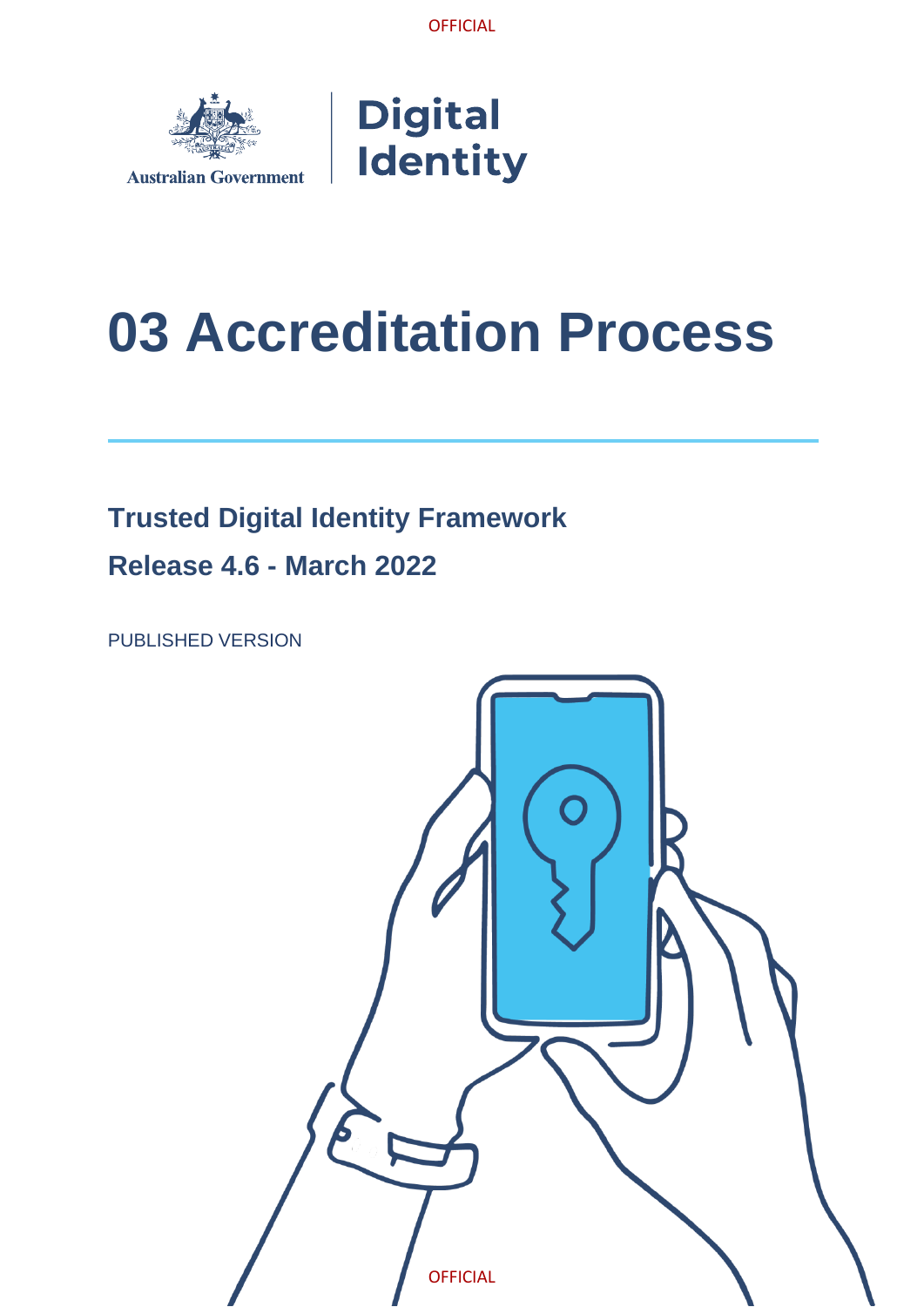### **Digital Transformation Agency (DTA)**

This work is copyright. Apart from any use as permitted under the Copyright Act 1968 and the rights explicitly granted below, all rights are reserved.

#### **Licence**



With the exception of the Commonwealth Coat of Arms and where otherwise noted, this product is provided under a Creative Commons Attribution 4.0 International Licence. [\(http://creativecommons.org/licenses/by/4.0/legalcode\)](http://creativecommons.org/licenses/by/4.0/legalcode)

This licence lets you distribute, remix, tweak and build upon this work, even commercially, as long as they credit the DTA for the original creation. Except where otherwise noted, any reference to, reuse or distribution of part or all of this work must include the following attribution:

*Trusted Digital Identity Framework (TDIF)™: 03 – Accreditation Process* © Commonwealth of Australia (Digital Transformation Agency) 2022

#### **Use of the Coat of Arms**

The terms under which the Commonwealth Coat of Arms can be used are detailed on the It's an Honour website [\(http://www.itsanhonour.gov.au\)](http://www.itsanhonour.gov.au/)

#### **Conventions**

References to TDIF documents, abbreviations and key terms (including the words *MUST*, *MUST NOT*, and *MAY)* are denoted in italics are to be interpreted as described in the current published version of the *TDIF: 01 – Glossary of Abbreviations and Terms.*

*TDIF* requirements and references to *Applicants* are to be read as also meaning *Accredited Provider*, and vice versa. The scope of *TDIF* requirements are to be read as applying to the *Identity System* under *Accreditation* and not to the organisation's broader operating environment.

#### **Contact us**

The *DTA* is committed to providing web accessible content wherever possible. This document has undergone an accessibility check however, if you are having difficulties with accessing the document, or have questions or comments regarding the document please email [digitalidentity@dta.gov.au](mailto:digitalidentity@dta.gov.au).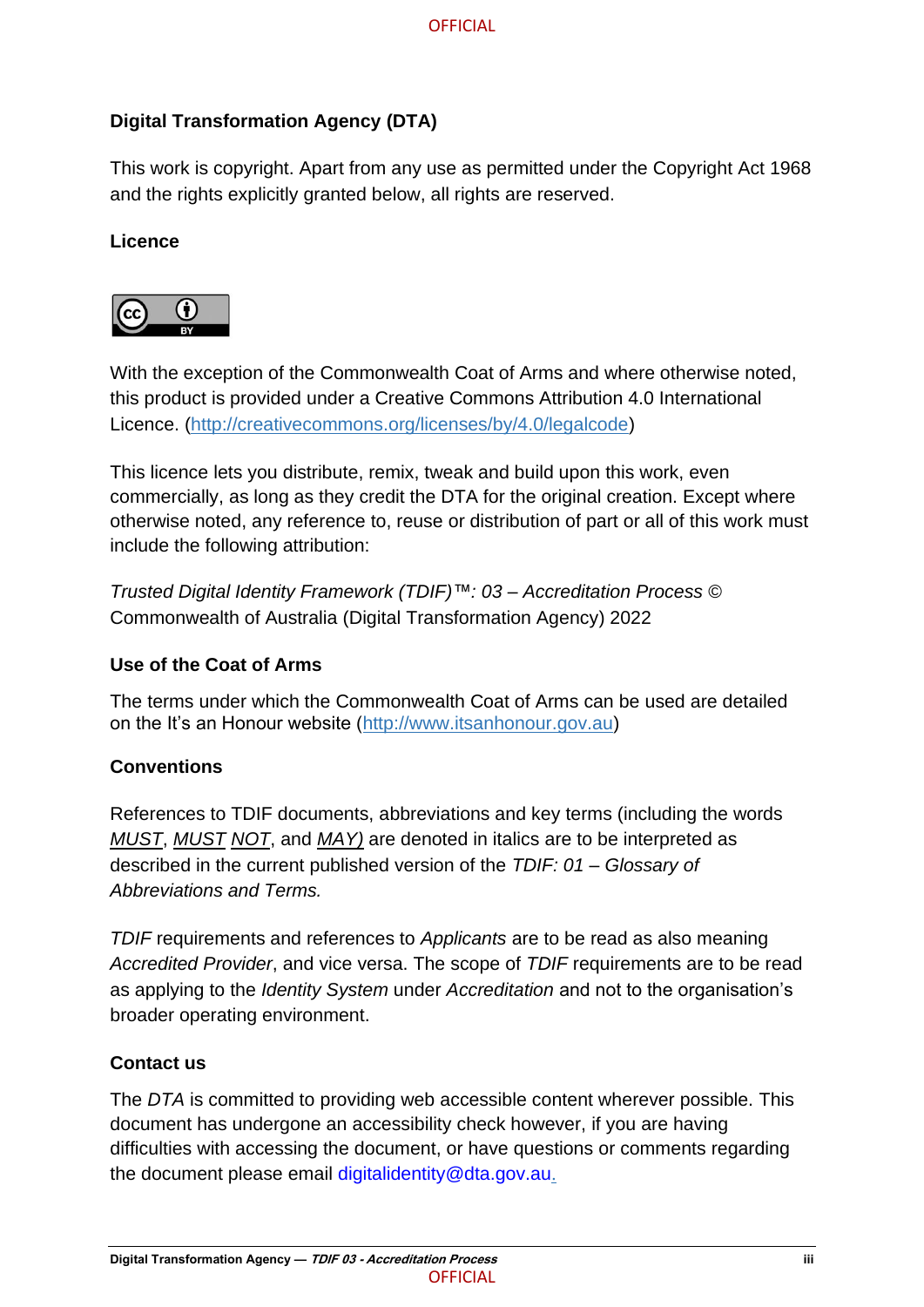#### **Document management**

The *DTA* has endorsed this document for release.

#### **Change log**

| <b>Document</b><br>Version | Release<br>Version | Date             | Author                 | Description of the changes                                                                                                                                                                                                         |
|----------------------------|--------------------|------------------|------------------------|------------------------------------------------------------------------------------------------------------------------------------------------------------------------------------------------------------------------------------|
| 0.1                        |                    | Aug 2019         | <b>SJP</b>             | Initial version                                                                                                                                                                                                                    |
| 0.2                        |                    | Sep 2019         | <b>SJP</b>             | Updated to incorporate feedback provided by<br>stakeholders during the first round of collaboration on<br>TDIF Release 4                                                                                                           |
| 0.3                        |                    | Dec 2019         | <b>SJP</b>             | Updated to incorporate feedback provided by<br>stakeholders during the second round of collaboration<br>on TDIF Release 4                                                                                                          |
| 0.4                        |                    | Mar 2020         | <b>SJP</b>             | Updated to incorporate feedback provided during the<br>public consultation round on TDIF Release 4                                                                                                                                 |
| 1.0                        | 4.0                | May 2020         |                        | Published version                                                                                                                                                                                                                  |
| 1.1                        | 4.3                | Mar 2021         | JK, SJP                | <b>Consultation version</b>                                                                                                                                                                                                        |
| 1.2                        | 4.4                | <b>June 2021</b> | JK, SJP                | CRID0009, CRID0012 - Requirements changes,<br>additional guidance text added, new requirements<br>added (See Change Log for full list of requirements<br>changes). Templates removed (now available on TDIF<br>Framework Website). |
| 1.3                        | 4.5                | Oct 2021         | <b>SJP</b>             | CRID0027 - Updated ACCRED-03-01-01, to require<br>Applicants to submit a 'Statement of Claims' as part of<br>their TDIF application.                                                                                               |
| 1.4                        | 4.6                | Mar 2022         | JK, AV, MS,<br>SJP, DN | Applicability of requirements added. Improvements to<br>structure and clarity. Guidance updated.<br>See TDIF Change Log for full list and description of<br>changes                                                                |

All changes made to the TDIF are published in the TDIF Change Log which is available at [https://www.digitalidentity.gov.au/privacy-and-security/trusted-digital](https://www.digitalidentity.gov.au/privacy-and-security/trusted-digital-identity-framework)[identity-framework.](https://www.digitalidentity.gov.au/privacy-and-security/trusted-digital-identity-framework)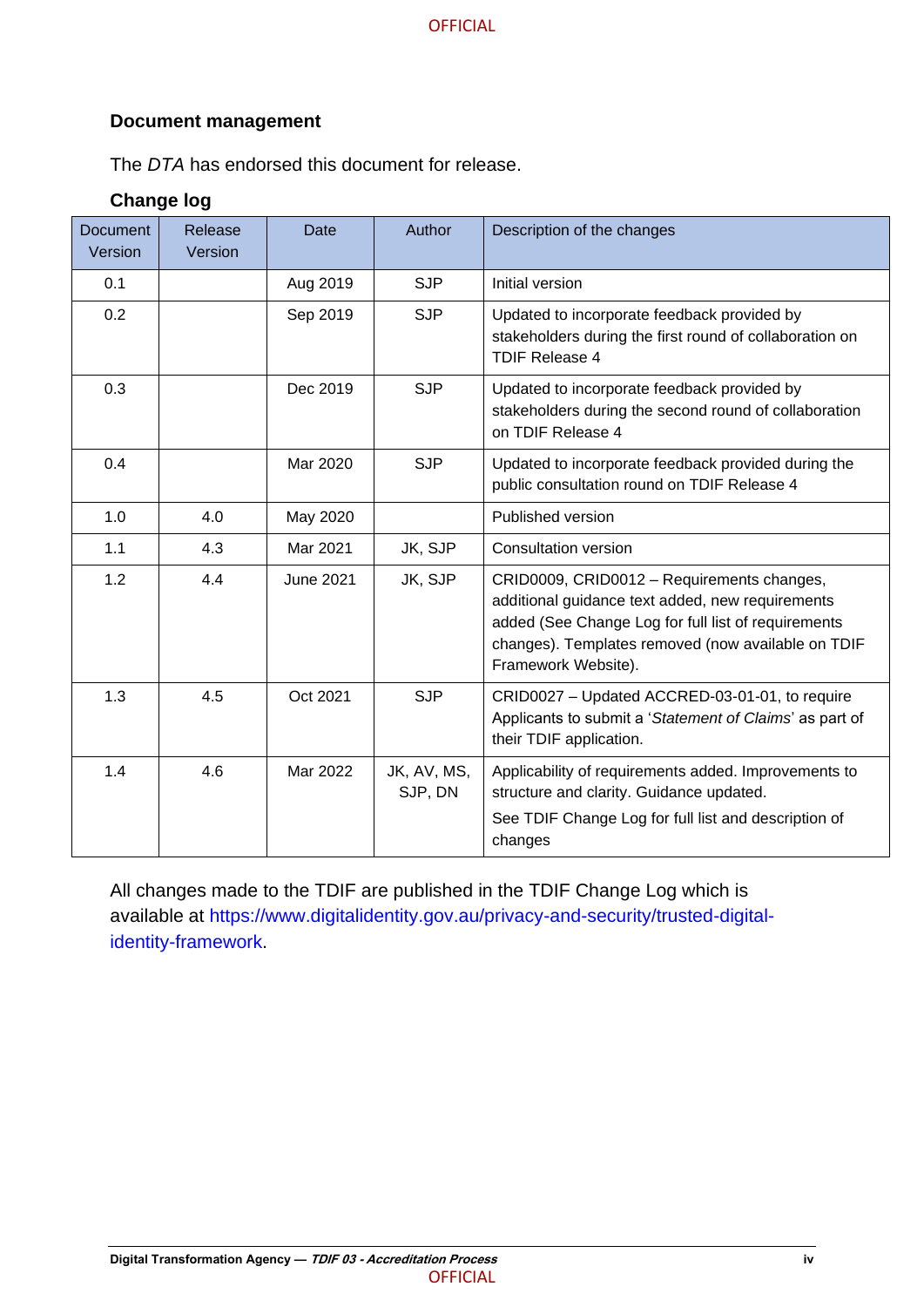# Contents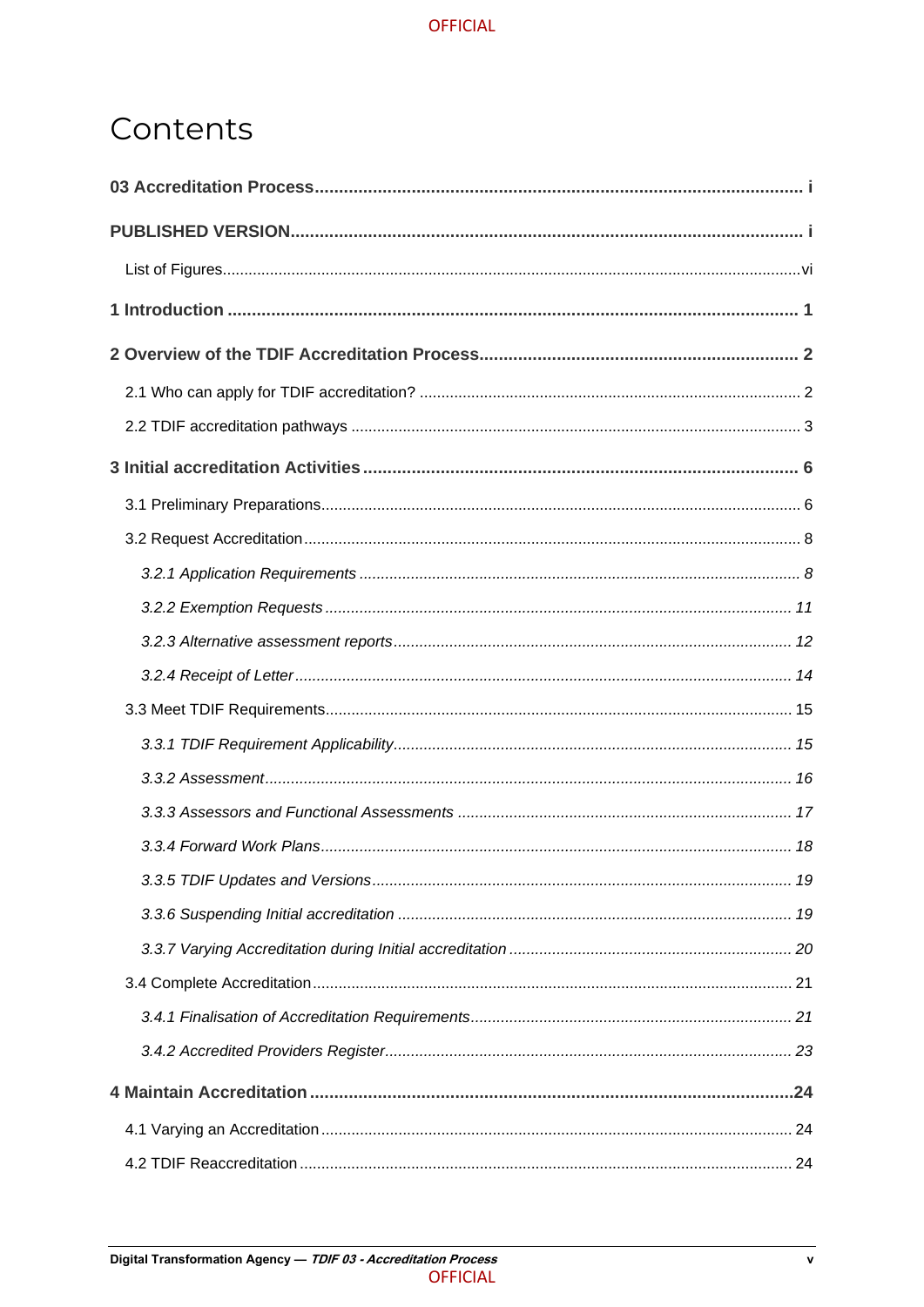# <span id="page-4-0"></span>List of Figures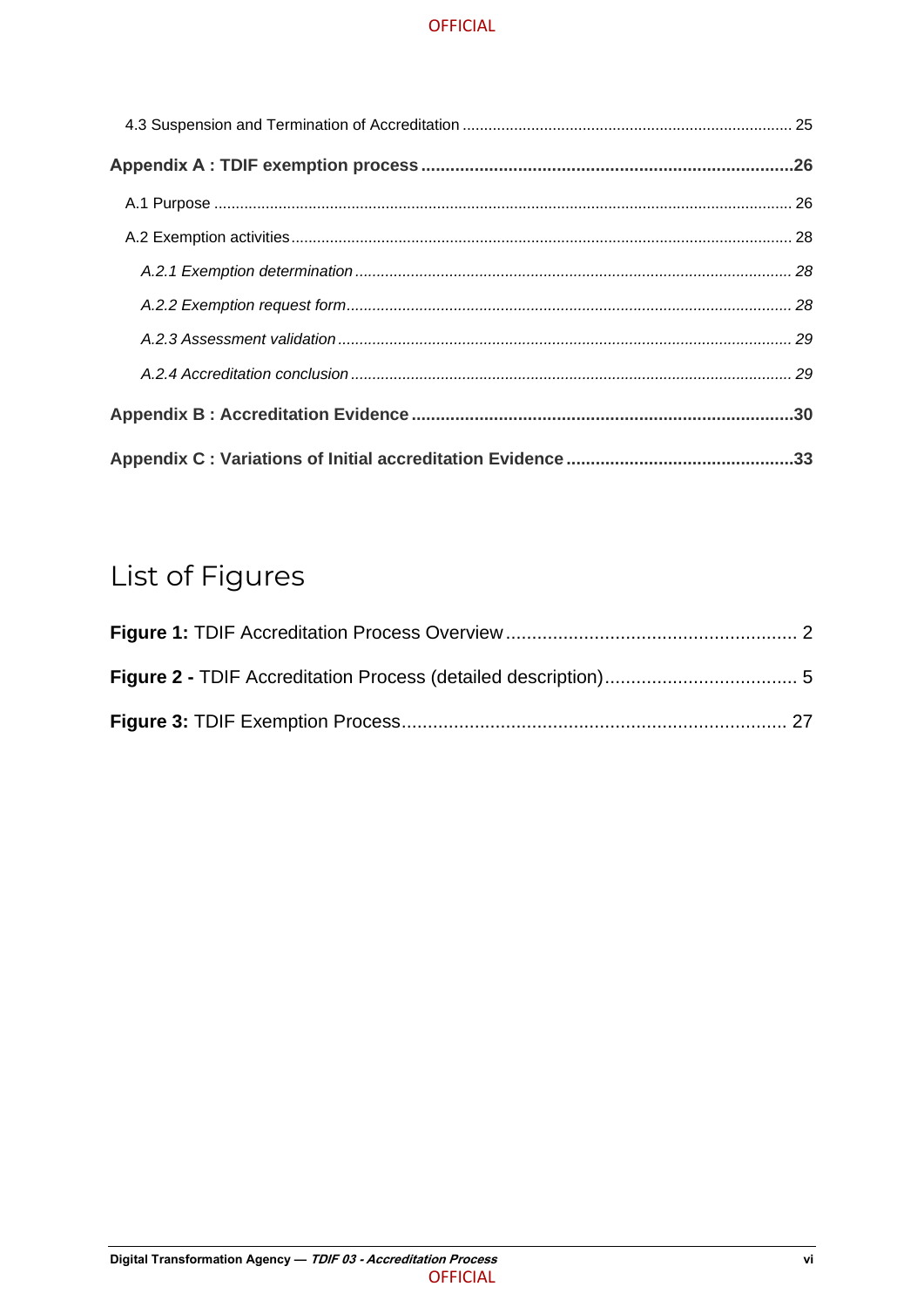# <span id="page-5-0"></span>1 Introduction

This document sets out the details of the *TDIF Accreditation Process,* including:

- An overview of the preliminary preparations an organisation is expected to make before applying for TDIF accreditation
- Instructions and requirements for how to apply for TDIF accreditation
- Guidance for evidence types and assessment expectations during Initial accreditation and requirements for the finalisation of accreditation.
- An overview of the ongoing obligations a TDIF Accredited Provider is expected to meet in order to maintain its accreditation*.*

TDIF accreditation assessment involves a combination of evidence-based requirements, third party evaluations and operational testing that *Applicants* must complete to the satisfaction of the *DTA.* The intent of accreditation is to determine whether the *Applicant's Identity System* meets the requirements set out in the *TDIF*.

The intended audience for this document includes:

- *Applicants*.
- *Accredited Providers*.
- *Accredited Participants*.
- *Assessors.*
- *Relying Parties*.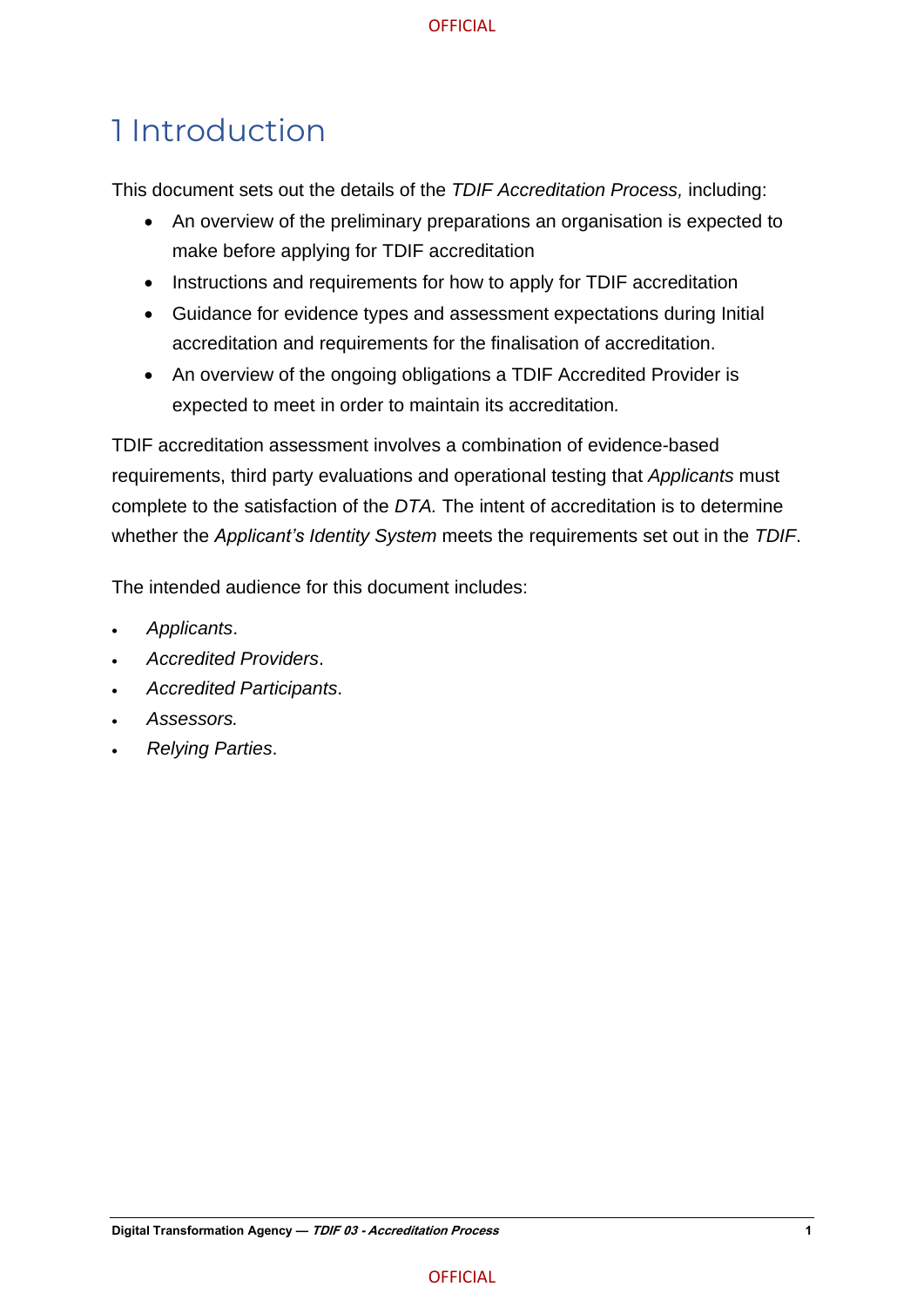# <span id="page-6-0"></span>2 Overview of the TDIF Accreditation Process

The *TDIF Accreditation Process* is a formal process through which *Applicants* demonstrate their ability to meet applicable accreditation requirements to the satisfaction of the *DTA*. **Figure 1:** [TDIF Accreditation Process Overview](#page-6-3) provides an overview of the *TDIF Accreditation Process* and **Figure 2 -** [TDIF Accreditation](#page-9-1)  Process [\(detailed description\)](#page-9-1) provides a detailed description of the accreditation activities.

<span id="page-6-3"></span><span id="page-6-2"></span>



There are two phases of the TDIF Accreditation Process:

- **Initial accreditation** (this document) the processes and activities to be undertaken by the *Applicant* to achieve TDIF accreditation. This phase covers the 'Preliminary Preparations', 'Request Accreditation', 'Meet TDIF Requirements' and 'Complete Accreditation' processes. To become accredited, the *Applicant* will need to meet all applicable TDIF requirements.
- **Maintaining Accreditation** the processes and activities to be met by *Accredited Providers* to maintain their *TDIF accreditation*. This phase is the focus of the document titled *TDIF 07 Maintain Accreditation* and includes the continuing obligations and requirements *Accredited Providers* will be annually assessed on to maintain their accreditation.

The *TDIF Accreditation Process* is managed by a series of decision gates. These decision gates are used by the *DTA* to evaluate the *Applicant's* progress towards *TDIF* accreditation and their ability to meet ongoing accreditation obligations. In **Figure 2's** detailed breakdown, arrows show the relationships between accreditation activities. All activities can be iterated.

# <span id="page-6-1"></span>2.1 Who can apply for TDIF accreditation?

*TDIF* accreditation can be sought by organisations that: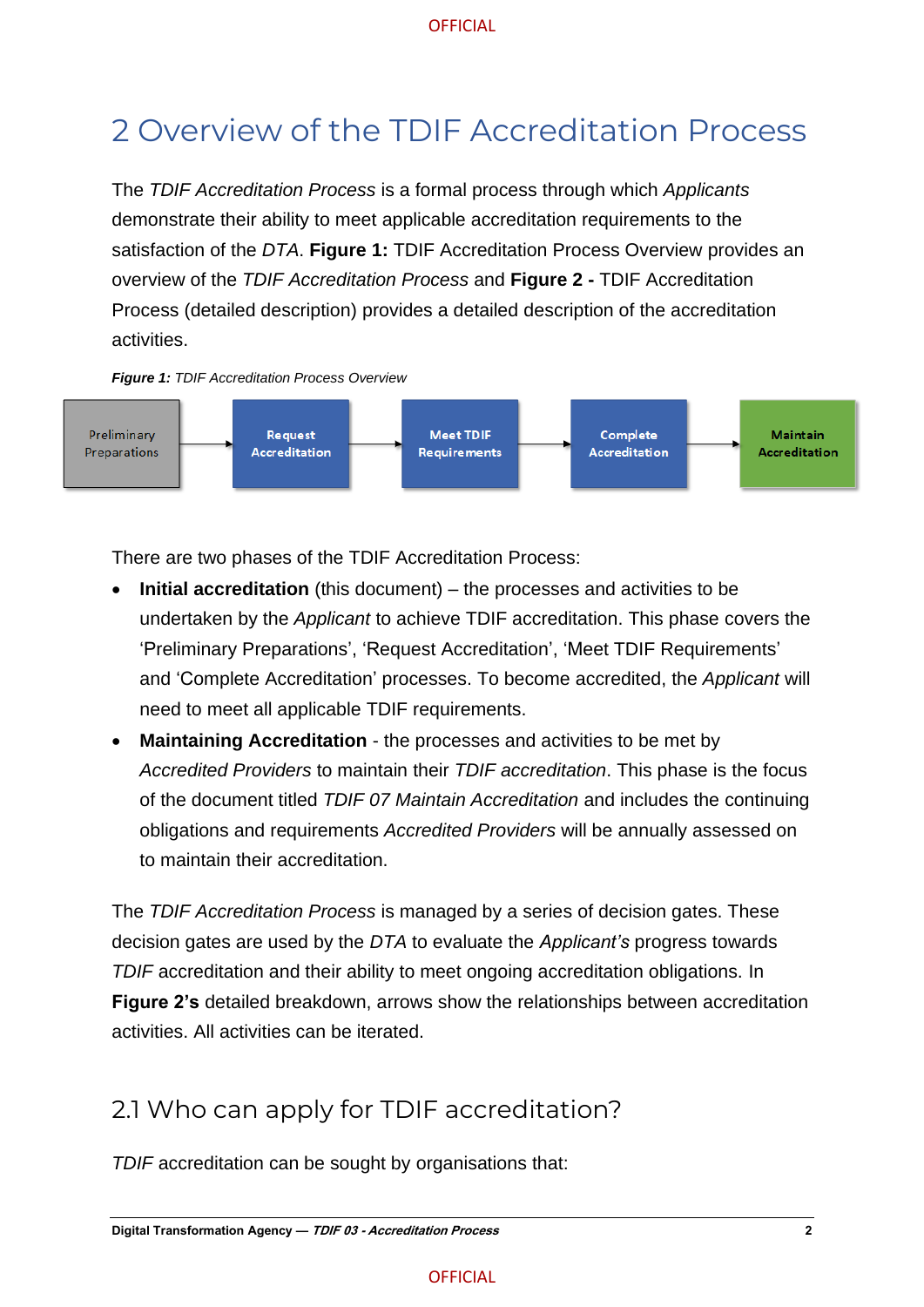- Participate in the open market and choose to undergo the *TDIF Accreditation Process* to increase the perceived assurance of their identity. This includes:
	- o Organisations that operate their own *Identity System* (single entity), and
	- o Organisations that work together to provide *Identity System* components to form a *Digital Identity System* (multi-entity). For example, an *Applicant* accredited as a *Credential Service Provider* and a separate *Applicant* accredited as an *Identity Service Provider* may work together to provide a single product.
- Are members of an existing community of interest and choose to undergo the *TDIF Accreditation Process* to increase the perceived assurance of their *Identity System* to other members of the community of interest.
- Are required to be TDIF accredited and must meet the *TDIF 06 Federation Onboarding Requirements* prior to joining the *Australian Government's Digital Identity System*.

In addition, to seek accreditation, the organisation must be able to meet the requirements set out in **Section 3.2 Request Accreditation** of this document.

*Applicants* for *TDIF Accreditation* should be aware that the TDIF prescribes a narrower scope of information sharing requirements than those in the *Privacy Act 1998* in order to support the TDIF principles as outlined in *TDIF 02 Overview*.

# <span id="page-7-0"></span>2.2 TDIF accreditation pathways

The *TDIF* supports two accreditation pathways:

- 1. Organisations that do NOT connect to the *Australian Government's Digital Identity System.*
- 2. Organisations that connect to the *Australian Government's Digital Identity System*.
	- a. NOTE: Joining the *Australian Government's Digital Identity System* is subject to a decision of Government.

The number of *TDIF* requirements that apply is dependent on the pathway chosen and the accreditation role being sought (e.g. *Identity Service Provider*). The table below lists the *TDIF* documents that apply to the accreditation pathways.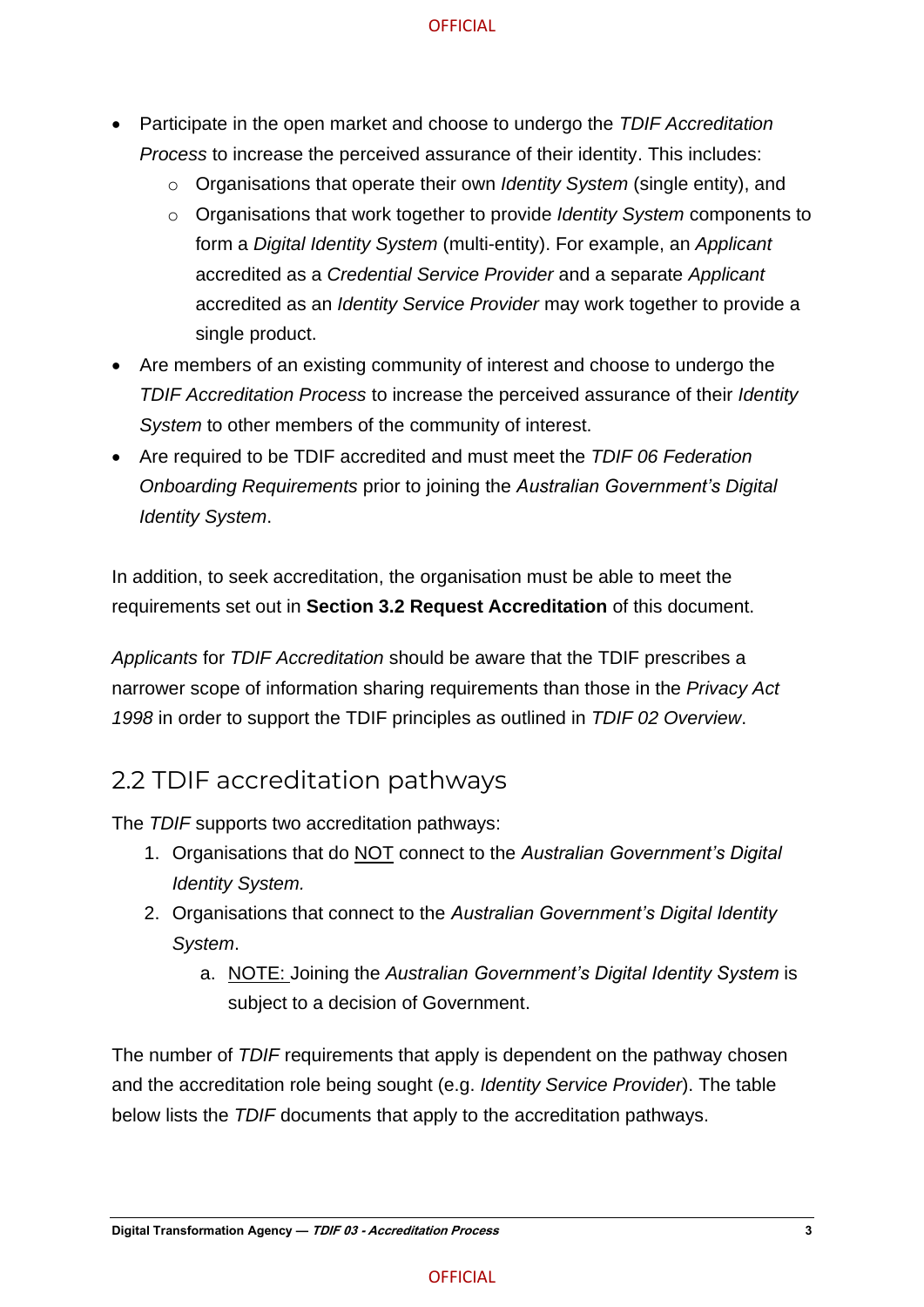| Not connected to the Australian             | <b>Connected to the Australian</b>   |
|---------------------------------------------|--------------------------------------|
| <b>Government's Digital Identity System</b> | <b>Government's Digital Identity</b> |
| Initial accreditation                       | <b>Initial accreditation</b>         |
|                                             | $\cdots$                             |

**Table 1:** TDIF Documents for Accreditation Pathway

| <b>Government's Digital Identity System</b> | <b>Government's Digital Identity System</b> |
|---------------------------------------------|---------------------------------------------|
| <b>Initial accreditation</b>                | <b>Initial accreditation</b>                |
| <b>TDIF 03 - Accreditation Process</b>      | TDIF 03 - Accreditation Process             |
| <b>TDIF 04 - Functional Requirements</b>    | <b>TDIF 04 - Functional Requirements</b>    |
| <b>TDIF 05 - Role Requirements</b>          | TDIF 05 - Role Requirements                 |
|                                             | <b>TDIF 06 - Federation Onboarding</b>      |
|                                             | Requirements                                |
|                                             | TDIF 06B - OpenID 1.0 Connect Profile       |
|                                             | TDIF 06C - SAML 2.0 Profile (if supported)  |
| <b>Annual Assessment obligations</b>        | <b>Annual Assessment obligations</b>        |
| <b>TDIF 07 - Maintain Accreditation</b>     | TDIF 07 - Maintain Accreditation            |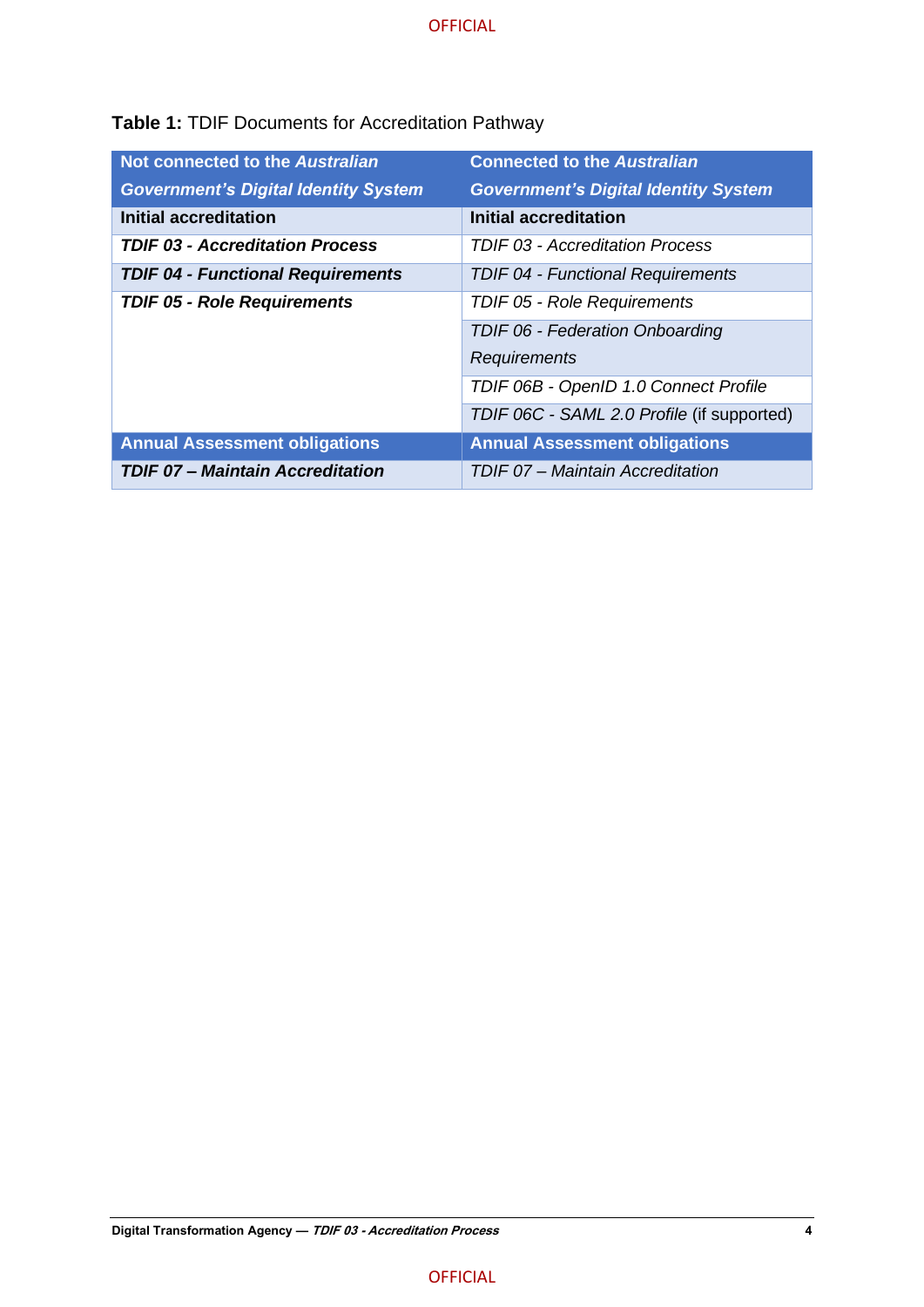#### *Figure 2 - TDIF Accreditation Process (detailed description)*

<span id="page-9-1"></span><span id="page-9-0"></span>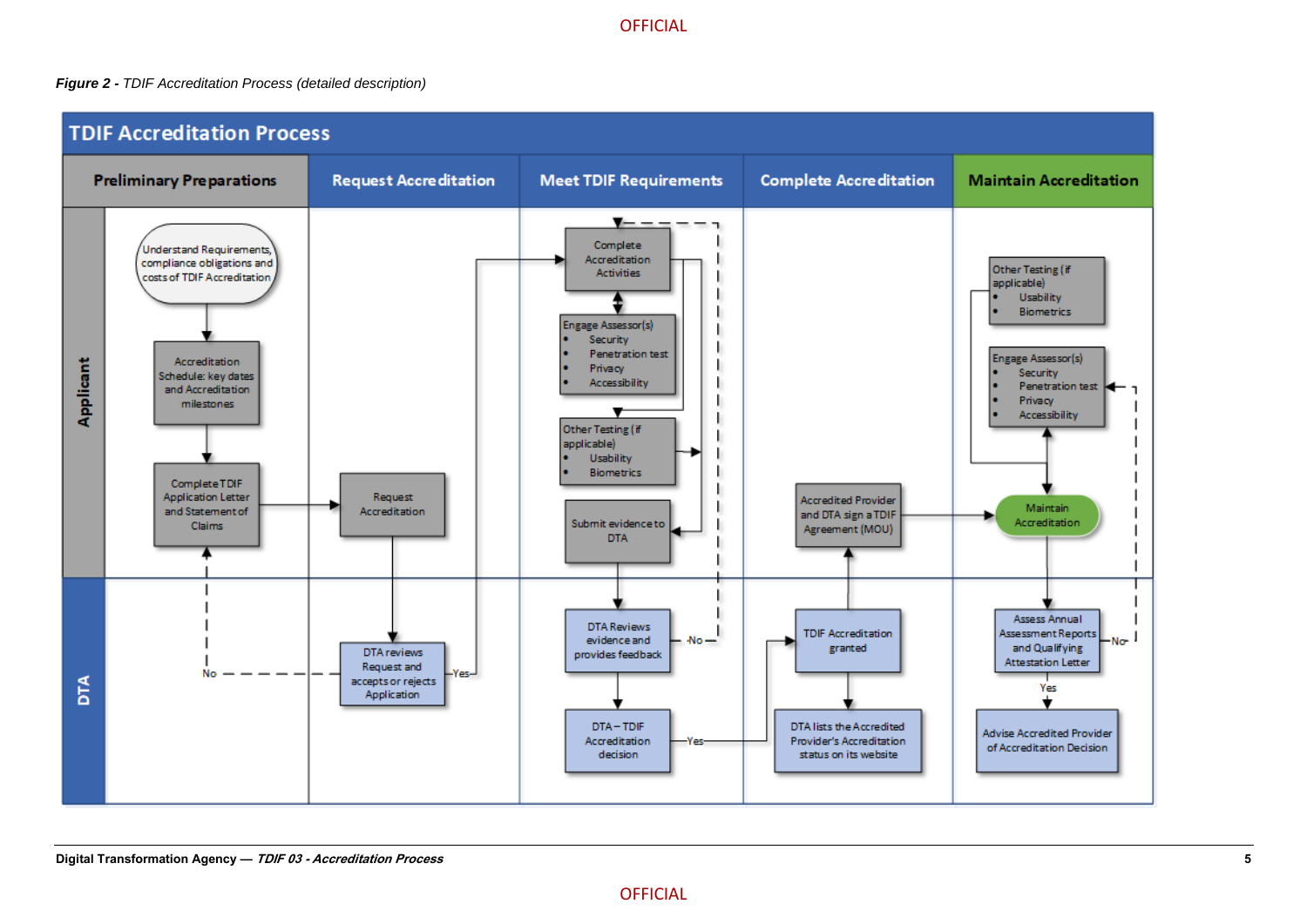# <span id="page-10-0"></span>3 Initial accreditation Activities

The Accreditation Process follows the process outlined in Figure 2 on the previous page.

# <span id="page-10-1"></span>3.1 Preliminary Preparations

The organisation should understand the requirements, likely timeframes, costs, and ongoing compliance obligations of *TDIF* accreditation before they commit to undergo the *TDIF Accreditation Process*. The *DTA* can work with the organisation during this stage to ensure they understand their obligations regarding accreditation and are prepared if they choose to undergo the *TDIF Accreditation Process*.

An organisation should consider the following points before committing to undergo the *TDIF Accreditation Process*:

- Do you understand how to read *TDIF* requirements and applicability indicators<sup>1</sup>?
- Do you know what information is required to be submitted to the DTA as part of the *TDIF Application Letter*?
- You will need to provide the DTA with your responses to the *TDIF Statement of Claims*. Have you considered the responses you will provide?
- Which accredited roles your *Identity System* will perform:
	- o For *Identity Service Providers* what *Verification* methods and *Identity Proofing Levels* does your *Identity System* support? Does your *Identity System* support *Identity Proofing Step Up*?
	- o For *Credential Service Providers* what *Credential Levels* and *Credential Types* does your *Identity System* support? Does your *Identity System* support *Credential Step Up*?
	- o For *Attribute Service Providers* what *Attribute Classes* does your *Identity System* support?
	- o For *Identity Exchanges* what kind of features does your exchange support? (e.g. *IdP Selection*, *User Dashboard*)

<sup>1</sup> Applicability indicators are set out in *TDIF 02 Overview*.

**Digital Transformation Agency — TDIF 03 - Accreditation Process 6**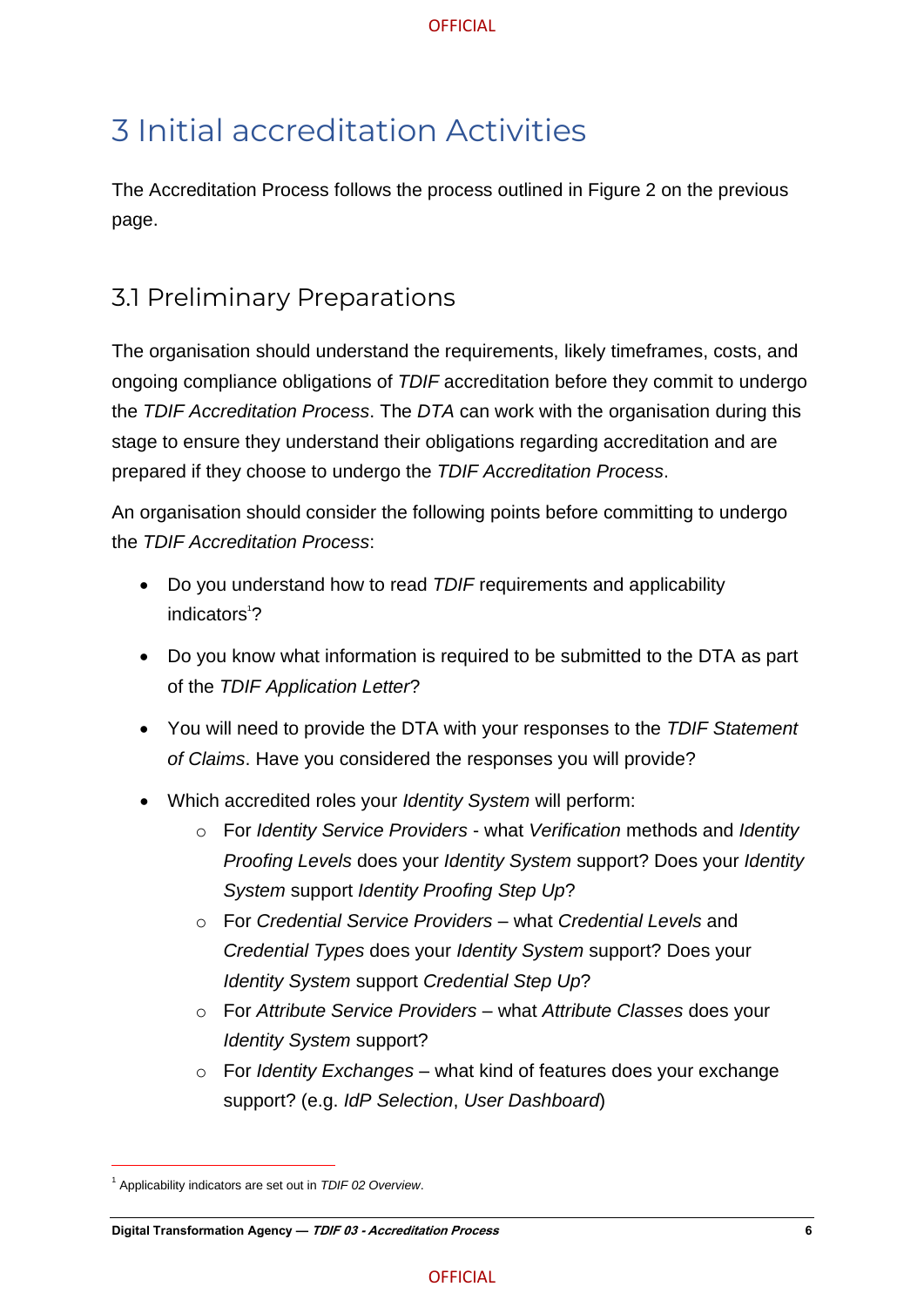- Does your *Identity System* support web-responsive design, mobile applications, or both?
- Have you considered all applicable *TDIF* requirements for your *Identity System*?
	- $\circ$  How many *TDIF* requirements do you think will apply?<sup>2</sup>
	- o Are you aware that the TDIF requirements may be more prescriptive than existing legislative obligations or other frameworks? For example, the TDIF sets out narrower requirements for the handling of biometric information, as compared to the *Privacy Act 1988* (Cth).
	- o Do you have everything in place or is work required to meet *TDIF* requirements?
	- o Will you seek any exemptions? If so, what supporting evidence is needed?
- Do you have a dedicated team in the organisation to undertake TDIF accreditation?
- Have you organised *Assessors* to undertake the *Functional Assessments*?
- Have you organised other relevant testers to conduct required testing? (i.e. *User Researcher* for *Usability Testing*, or a *Biometrics Testing Entity* for *Presentation Attack Detection* or *Biometric Matching* algorithm testing)
- How long do you think it will take to achieve *TDIF* accreditation?
	- o The DTA does not define maximum periods that activities or the *TDIF Accreditation Process* itself is likely to take, as this is largely driven by the organisation once their *TDIF Application Letter* and *TDIF Statement of Claims* has been accepted by the DTA**.**
- An *Applicant* should be able to achieve *TDIF* accreditation within 12 months of this acceptance to commence accreditation. Are you aware of the continuing obligations on *Accredited Providers*, as outlined in *TDIF 07 Maintaining Accreditation*?

#### **Applicant Readiness:**

The DTA will assess whether an *Applicant's Identity System* is mature enough to meet the TDIF requirements within the first three months of their accreditation. An

 $2$  The 'TDIF Accreditation Requirements' spreadsheet includes all requirements across the four accreditation roles and both pathways. Se[e TDIF documents website](https://www.digitalidentity.gov.au/privacy-and-security/trusted-digital-identity-framework) for further information.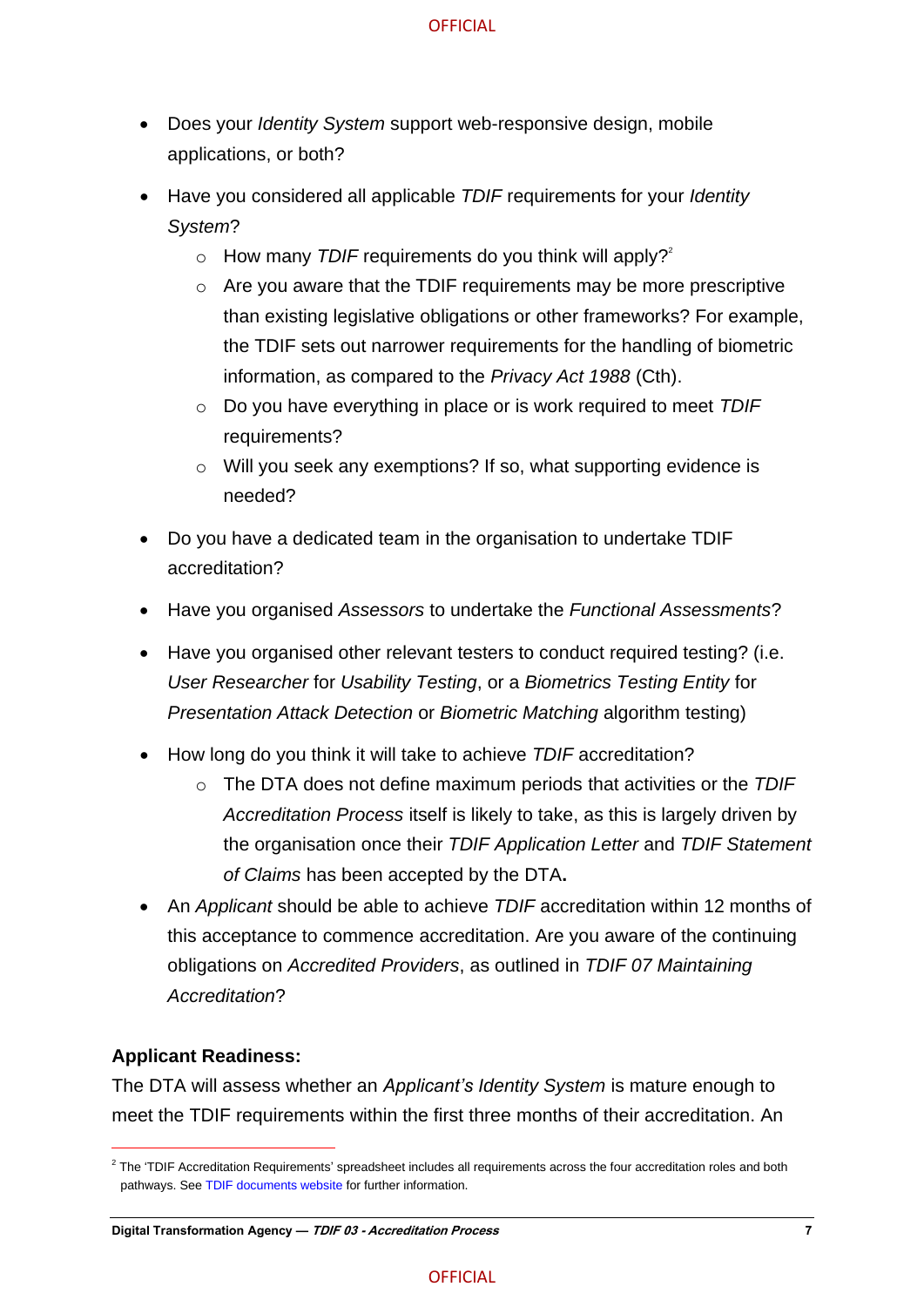*Applicant's Identity System* does not need to be operational at the time of application, however, the *DTA* will only grant accreditation to an *Applicant* with a fully operational *Identity System* which meets all applicable *TDIF* requirements.

If an *Applicant's Identity System* is not able to meet the TDIF requirements according to the *Applicant's* set out accreditation schedule (submitted as part of the *TDIF Application Letter*), then the DTA may suspend the accreditation effort until such a time as the *Applicant* is deemed sufficiently ready or can produce the required evidence. Further information about suspended accreditation is provided in section 3.3.4 below.

<span id="page-12-0"></span>The *DTA* does not grant partial accreditations.

# 3.2 Request Accreditation

The organisation must submit an *TDIF Accreditation Application Letter* to the *DTA* to formally begin the *TDIF Accreditation Process* (hereafter referred to an *Applicant*)*.* The details that must be included in this letter are set out in this section.

### <span id="page-12-1"></span>3.2.1 Application Requirements

**TDIF Req:** ACCRED-03-01-01; **Updated**: Oct-21; **Applicability**: A, C, I, X The *Applicant MUST* formally request *TDIF* accreditation by submitting to the DTA a completed *TDIF Application Letter* and response to the *TDIF Statement of Claims*3.

**TDIF Req:** ACCRED-03-01-01a; **Updated:** Jun-21**; Applicability:** A, C, I, X All information provided to the *DTA* for the purpose of *TDIF* accreditation *MUST* be in English<sup>4</sup>.

**TDIF Req:** ACCRED-03-01-01b; **Updated:** Mar-22**; Applicability:** A, C, I, X The *Applicant MUST* have a registered and active ABN or ABRN.

**TDIF Req:** ACCRED-03-01-01c; **Updated:** Mar-22**; Applicability:** A, C, I, X The Applicant *MUST* demonstrate that it is one of the following:

<sup>3</sup> Se[e TDIF documents website](https://www.digitalidentity.gov.au/privacy-and-security/trusted-digital-identity-framework.) for the *TDIF Application Letter* and *TDIF Statement of Claims* templates.

 $4$  The DTA may request the original documents if they are in a language other than English.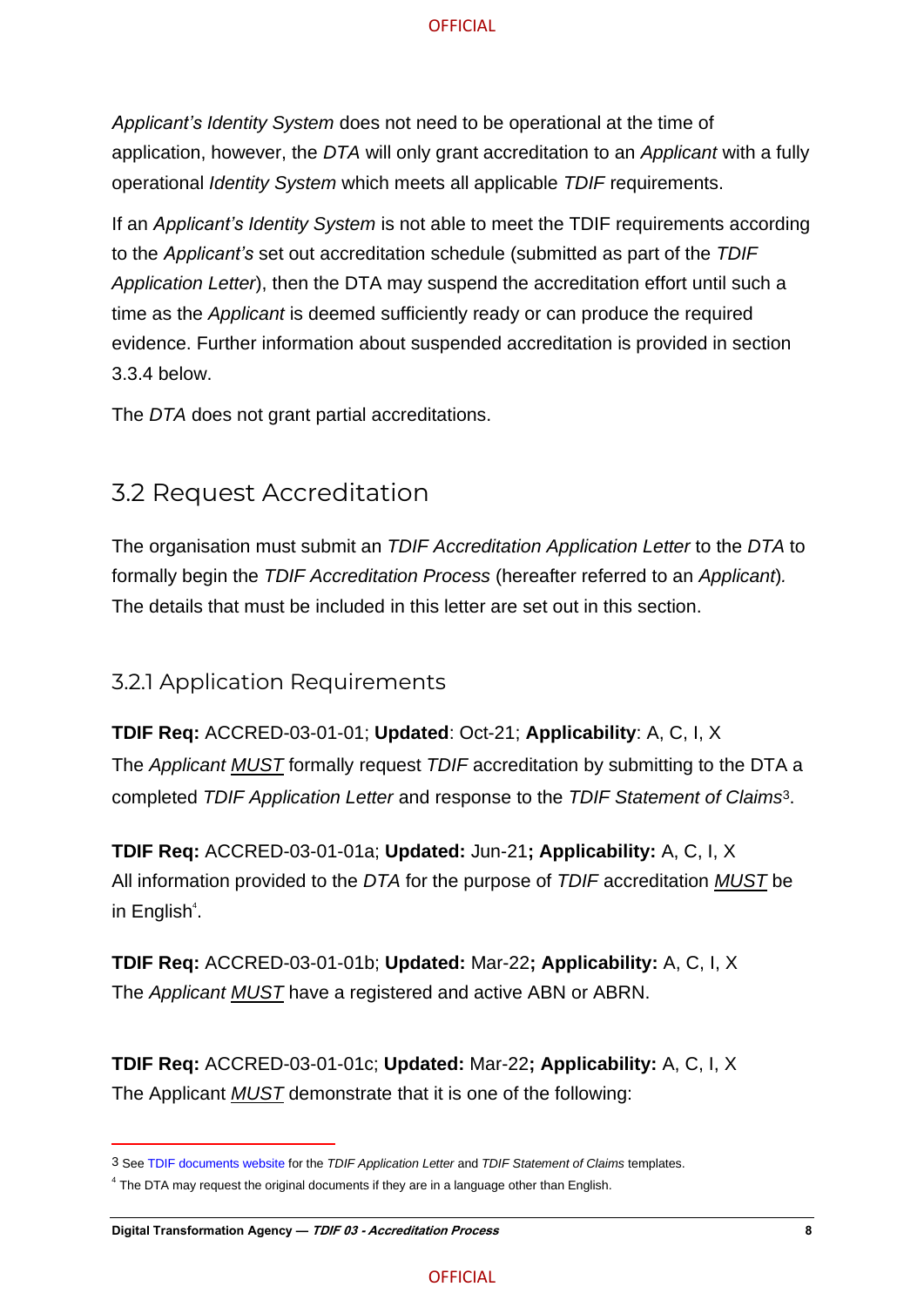- a body corporate incorporated by or under a law of the Commonwealth or a State or Territory
- a registered foreign company (within the meaning of the *Corporations Act 2001*)
- a Commonwealth entity, or a Commonwealth company, within the meaning of the *Public Governance, Performance and Accountability Act 2013*
- a person or body that is an agency within the meaning of the *Freedom of Information Act 1982*
- a body specified, or the person holding an office specified, in Part I of Schedule 2 to the *Freedom of Information Act 1982*
- a department or authority of a State
- a department or authority of a Territory.

**TDIF Req:** ACCRED-03-01-02; **Updated**: Mar-22; **Applicability**: A, C, I, X The *TDIF Application Letter MUST* specify all *Accredited Roles* being sought.

**TDIF Req:** ACCRED-03-01-02a; **Updated**: Mar-20; **Applicability**: C, I The *TDIF Application Letter MUST* specify the assurance levels supported by their identity service. For *Identity Service Providers* this means *Identity Proofing Levels*. For *Credential Service Providers* this means *Credential Levels*5.

**TDIF Req:** ACCRED-03-01-02b; **Updated**: Mar-22; **Applicability**: A, C, I, X

The *TDIF Application Letter MUST* specify whether the *Identity System* supports:

- web responsive design (e.g. can be accessed through an internet browser)
- a mobile application (e.g. the *Identity System* is a mobile application)
- a component of either of the above (e.g. a white label service $^{\circ}$ )

**TDIF Req:** ACCRED-03-01-02c; **Updated**: Mar-22; **Applicability**: A, C, I, X The *TDIF Application Letter MUST* specify whether the *Applicant* wants to connect to the *Australian Government's Digital Identity System<sup>7</sup>* .

<sup>5</sup> See the *TDIF: 05 - Role Requirements* for further information on *Identity Proofing* and *Credential Levels*.

 $6$  A white-label product is a product or service produced by one organisation that other organisations can rebrand to make it appear as if they had made it.

<sup>7</sup> This indicates the Applicant will need to meet the *TDIF 06* series of documents.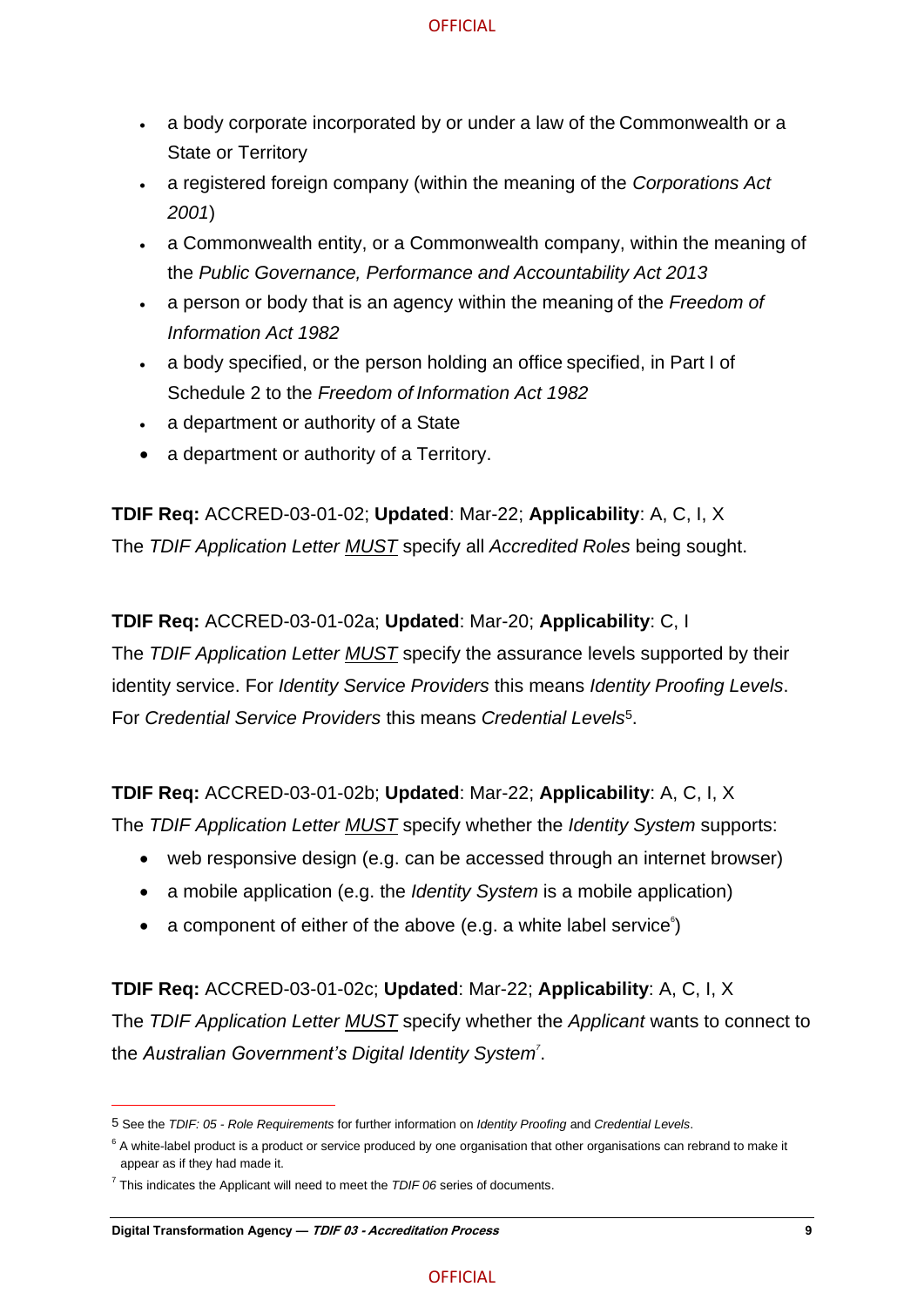*TDIF* **Req:** ACCRED-03-01-02d **Updated**: Mar-22; **Applicability**: A, C, I, X The *Application Letter MUST* include evidence which describes the architecture of the *Applicant's Identity System* and how it operates. 8

**TDIF Req:** ACCRED-03-01-03; **Updated**: Jun-21; **Applicability**: A, C, I, X The Application Letter *MUST* include a *Statement of Applicability* which describes the scope of the *Applicant's Identity System*.

**TDIF Req:** ACCRED-03-01-03a; **Updated**: Jun-21; **Applicability**: A, C, I, X At a minimum, the *Statement of Applicability MUST*:

- a) Be written for an operational *Identity System*, regardless of whether the *Applicant's Identity System* is operational or not.
- b) summarise the fraud control, privacy, protective security and user experience features of the *Identity System*.
- c) Provide a high-level summary of how the *Applicant* will meet the fraud control, privacy, protective security and user experience requirements set out in *TDIF 04 Functional Requirements*.
- d) Include the version of the *Australian Government Information Security Manual* used as its basis (i.e. month and year).

**TDIF Req:** ACCRED-03-01-04; **Updated**: Mar-22; **Applicability**: A, C, I, X

The *TDIF Application Letter MUST* include an accreditation schedule which includes:

- a. Estimated dates when *Functional Assessments* and any other required testing will be undertaken
- b. Estimated dates when *Functional Assessment Reports* will be provided to the *DTA*
- c. Estimated dates when the *Applicant's* other required evidence addressing *TDIF* requirements will be provided to the *DTA<sup>9</sup>* .

<sup>&</sup>lt;sup>8</sup> This is intended to support the DTA in its accreditation activities and assist it in determining the scope of *Functional Assessments*. The evidence should explain how the Applicant's Identity Facility operates, and provide the DTA with a sufficient understanding to enable it to work with the *Applicant* to determine whether a requirement has been met.

<sup>&</sup>lt;sup>9</sup> The TDIF Application Letter template on the TDIF Website provides a list of applicable documentation. This list is also included at Appendix B: Accreditation Evidence of this document.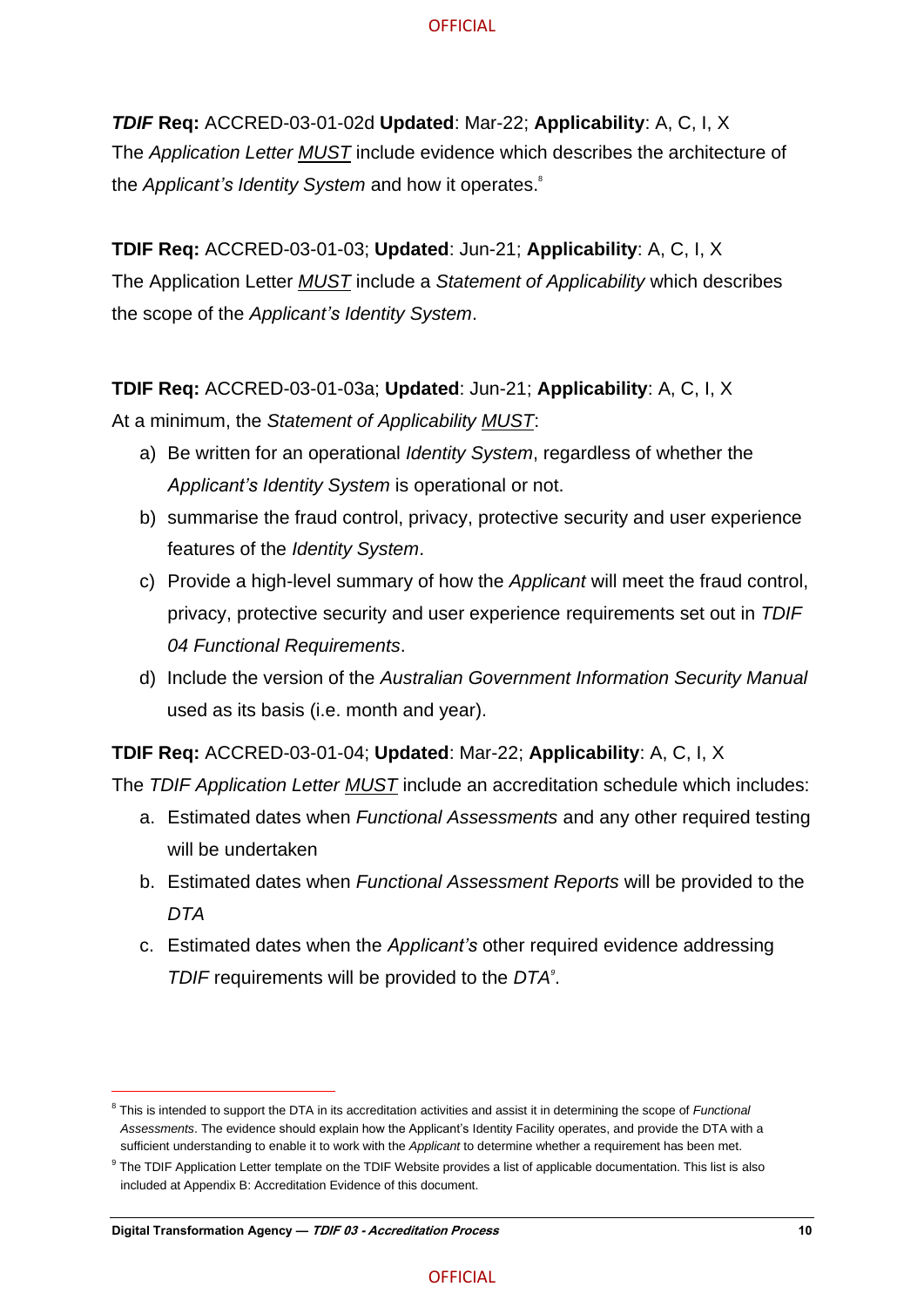**TDIF Req:** ACCRED-03-01-04a; **Updated**: Mar-22; **Applicability**: A, C, I, X The *TDIF Application Letter MUST* propose a commencement date and a date by which *TDIF* accreditation is expected to be completed<sup>10</sup>.

**TDIF Req:** ACCRED-03-01-05; **Updated**: Jun-21; **Applicability**: A, C, I, X The *TDIF Application Letter MUST* include the names and contact details of people responsible within the *Applicant's* organisation(s)<sup>11</sup> to manage their *TDIF* accreditation<sup>12</sup>.

#### <span id="page-15-0"></span>3.2.2 Exemption Requests

**TDIF Req:** ACCRED-03-01-06; **Updated**: Mar-22; **Applicability**: A, C, I, X If an *Applicant* seeks a *TDIF Exemption Request* against an applicable *TDIF Requirement,* then it *MUST* submit a *TDIF Exemption Request* in accordance with ACCRED-03-01-06a and the process set out in **Appendix A:** TDIF exemption process.

**TDIF Req:** ACCRED-03-01-06a; **Updated**: Mar-22; **Applicability**: A, C, I, X Each *TDIF Exemption Request MUST* include all information as described in **Appendix A:** TDIF exemption process and, at a minimum:

- A filled out *TDIF Exemption Request Form* signed by the *Applicant's Accountable Executive*
- A date of expiry or review of the Exemption Request that is not more than 12 months from the date of the request; and
- Any supporting information or statements for the risk assessment and mitigation measures.

<sup>10</sup> Based on *DTA* experience, the average time to complete the *TDIF Accreditation Process* ranges from 9 – 12 months.

<sup>11</sup> For multi-entity accreditation, *personnel* across participating organisations will be required.

<sup>12</sup> The *DTA* recommends a central person or area be responsible within each organisation supporting the *Applicant's TDIF* accreditation. This will aide in coordination and management of accreditation activities.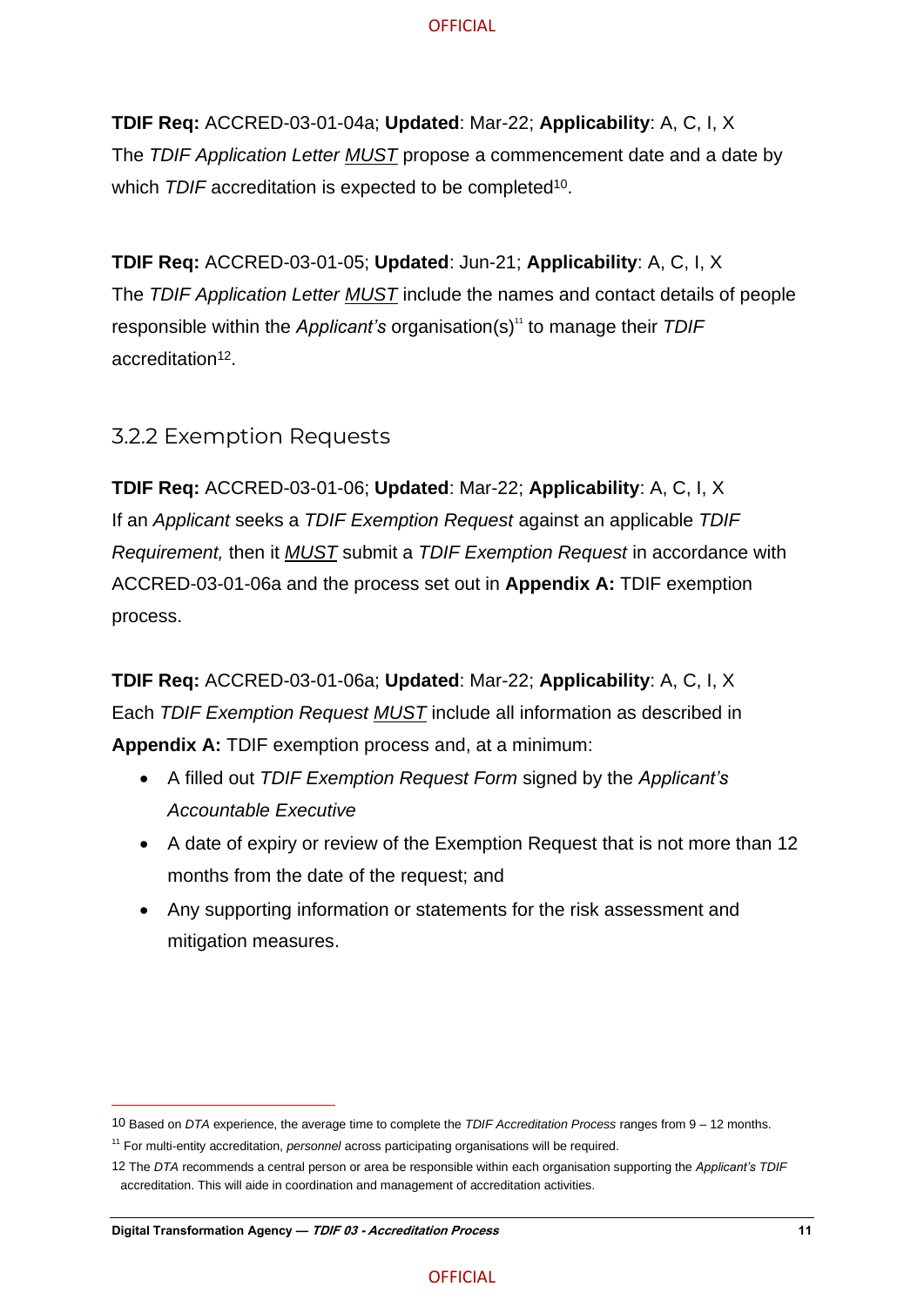### <span id="page-16-0"></span>3.2.3 Alternative assessment reports

TDIF Accreditation requires that an *Applicant's Identity System* undergoes:

- *Functional Assessments* conducted by independent *Assessors*,
- (if applicable) a *Usability Test* conducted by a *User Researcher*, and
- (if applicable) biometrics testing conducted by a *Biometric Testing Entity*.

The DTA recognises that some of the *TDIF Functional Assessments* and other testing requirements may be equivalent to assessments an Applicant may have conducted on their *Identity System* prior to seeking TDIF Accreditation.

The *Applicant* may, as per its *TDIF Application Letter* and in accordance with the requirements below, submit an *Alternative Assessment Report* and request the *DTA* consider it as a substitute for a *Functional Assessment* or as evidence to meet other TDIF requirements.

*Alternative Assessment Reports* may also be submitted to meet an *Accredited Provider's Annual Assessment* obligations (further information can be found in *TDIF 07 Maintain Accreditation*).

#### **Acceptance of** *Alternative Assessment Reports*

At its discretion, the *DTA* may accept an *Alternative Assessment Report* conducted on the *Applicant's Identity System* as a substitute for a *Functional Assessment* required by the *TDIF*. Where an *Alternative Assessment Report* is submitted, the *Applicant* must also submit a *Requirements Traceability Matrix*, which sets out how the scope of the *Alternative Assessment Report* covers the relevant *TDIF* requirements.

Any decisions made by the DTA to reject an *Alternative Assessment Report* will be made in writing to the *Applicant*.

Where the *DTA* determines an *Alternative Assessment Report*:

- Fully addresses a *Functional Assessment,* then no further action will be required by the *Applicant* for that *Functional Assessment*.
- Partially addresses a *Functional Assessment,* then the *Applicant* will need to undergo a partial *Functional Assessment* for the requirements it does not meet.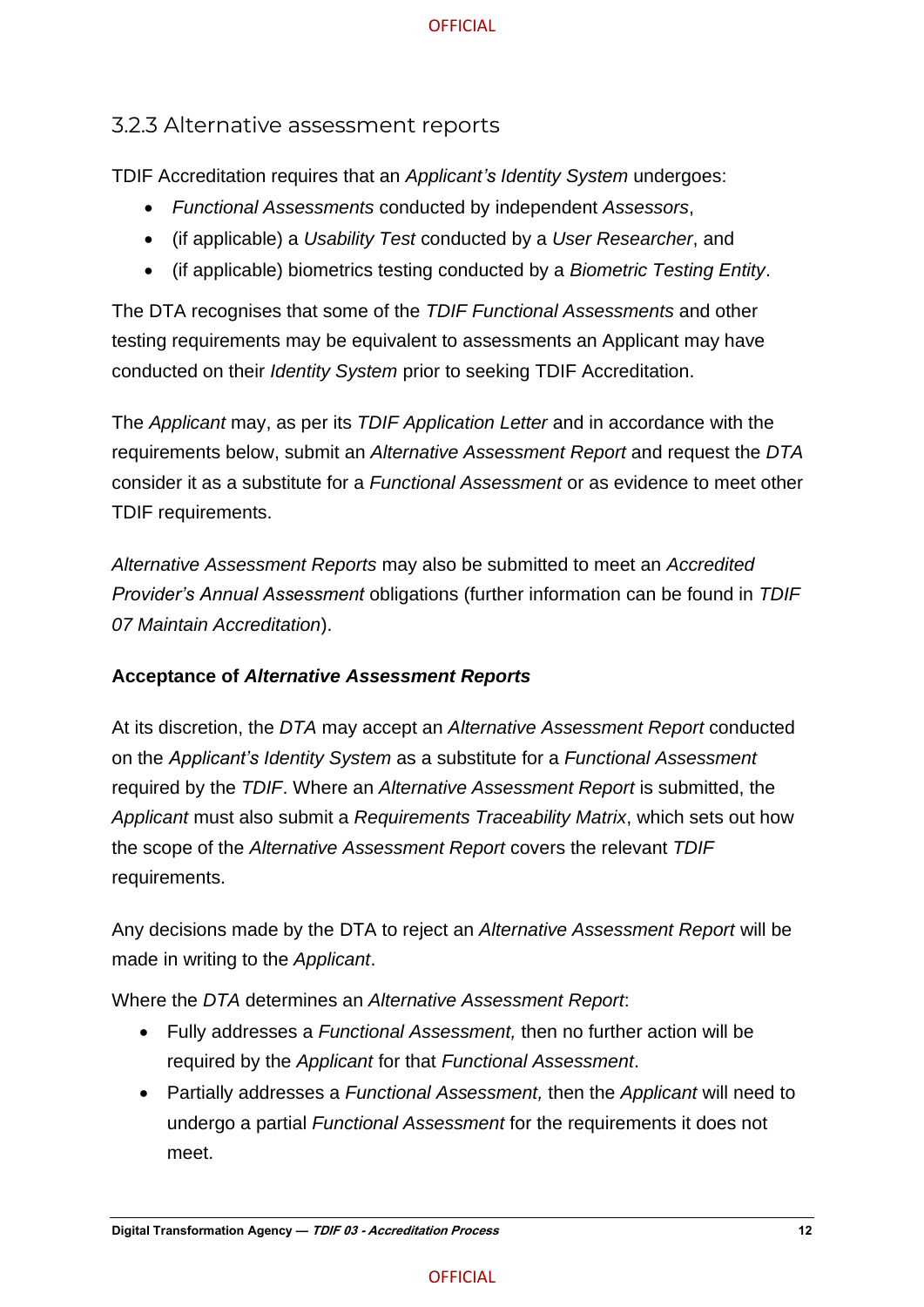• Does not address a *Functional Assessment,* then the *Applicant* will need to undergo the *Functional Assessment* as described in the *TDIF 04 Functional Requirements*.

In general, the DTA accreditation team will consider *Alternative Assessment Reports* that have been prepared according to standards or guides issued by a recognised body<sup>13</sup>, or where such work has been prepared as part of an assessment or accreditation processes that follows a recognised framework<sup>14</sup>.

*Alternative Assessment Reports* that will be considered for *Security Assessments* include, but is not limited to:

- ISO/IEC 27001 Information Security Management
- SOC 2 (Service Organisation Control 2) Type 2 reports
- IRAP assessments
- Payment Card Industry (PCI) Data Security Standard.

*Alternative Assessment Reports* that will be considered for *Privacy Impact Assessment*s includes, but is not limited to, Data Protection Impact Assessments (conducted in accordance with relevant GDPR law).

#### *3.2.3.1 Alternative assessment reports Requirements*

#### **TDIF Req:** ACCRED-03-01-07; **Updated**: Mar-22; **Applicability**: A, C, I, X

The *Applicant MAY* submit an *Alternative Assessment Report,* which it requests the *DTA* consider as a substitute for a relevant *Functional Assessment* or as evidence to meet other TDIF requirements. If the Applicant submits an Alternative Assessment Report, it *MUST* do so in accordance with the following requirements.

#### **TDIF Req:** ACCRED-03-01-07a; **Updated**: Mar-22; **Applicability**: A, C, I, X

Any request made to the *DTA* to consider *Alternative Assessment Reports MUST* include:

a) Which *Functional Assessment* or TDIF requirements it is provided as evidence for

<sup>&</sup>lt;sup>13</sup> For example, standards bodies such as ISO or Standards Australia; government bodies such as ACSC/ASD, NIST (United States) GCHQ (UK based); industry associations, such as IETF, W3C, FIDO, PCI DSS.

<sup>&</sup>lt;sup>14</sup> For example, assessments completed based on ISO 19011 audit principles, ASD's IRAP, or NATA accreditation.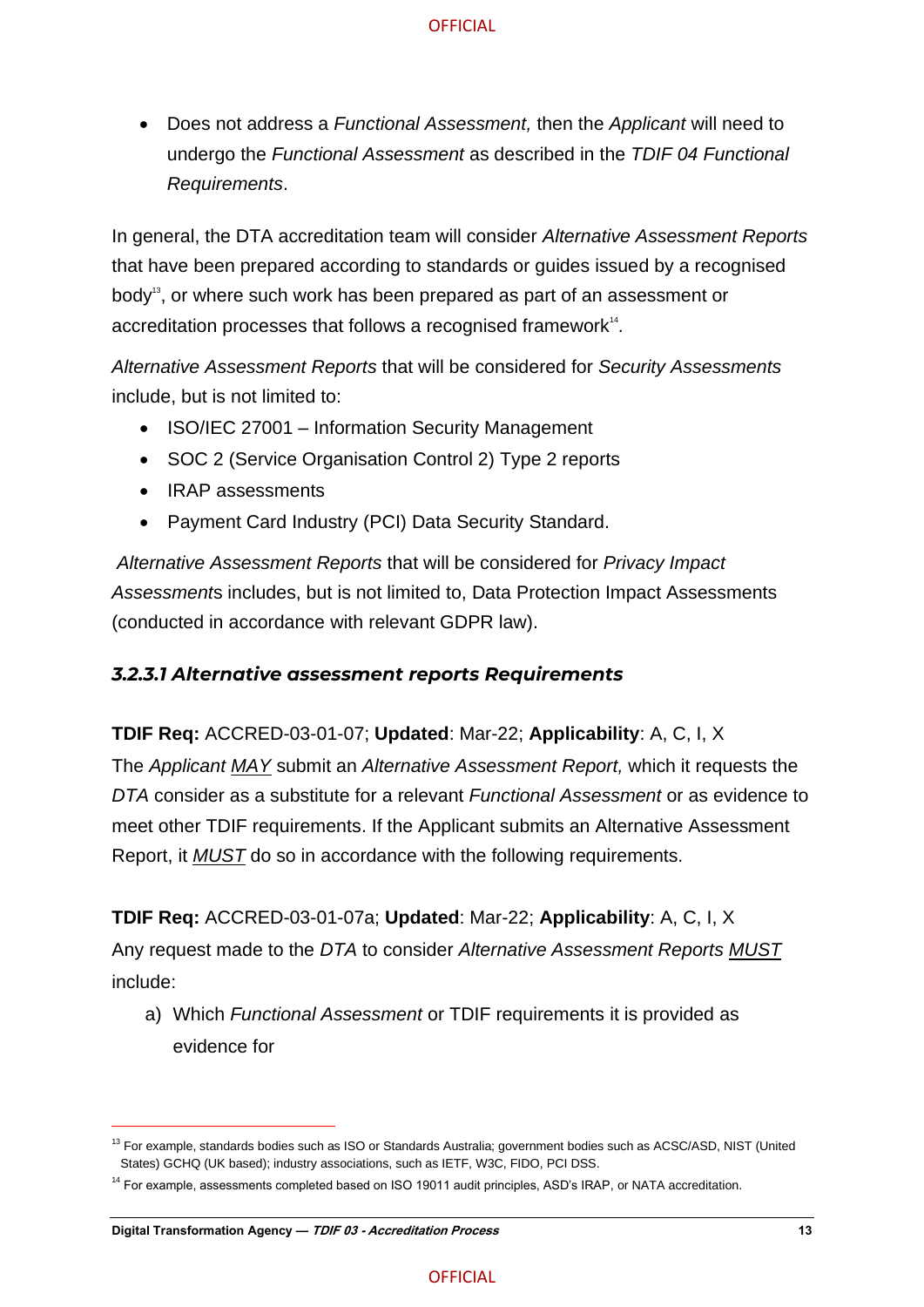- b) A rationale for why the *Alternative Assessment Report* should be considered as equivalent to a *Functional Assessment* or as appropriate evidence to meet the TDIF Requirements, and
- c) A *Requirements Traceability Matrix*, which sets out:
	- i. each TDIF requirement the *Alternative Assessment Report* addresses,
	- ii. a reference to where the *Alternative Assessment Report* addresses that TDIF requirement (e.g. page number or section), and
	- iii. any supporting statements for why that section of the Alternative Assessment Report addresses the TDIF requirements (if needed).

**TDIF Req:** ACCRED-03-01-07b; **Updated**: Mar-22; **Applicability**: A, C, I, X The *Alternative Assessment Report MUST* have been produced no more than 12 months prior to the date it is assessed by the DTA and *MUST* cover the latest *Major Production Release* of the *Applicant's Identity System* (if any)

### <span id="page-18-0"></span>3.2.4 Receipt of Letter

On receiving a *TDIF Application Letter, TDIF Statement of Claims,* and supporting information, the DTA will acknowledge the *Applicant's* request to undergo the *TDIF Accreditation Process* in writing. The *DTA* will subsequently review the *TDIF Application Letter, TDIF Statement of Claims,* and supporting information.

The *DTA* will either:

- Approve the *Applicant's* request to continue with *TDIF* accreditation activities where the *DTA* is satisfied with the information provided. In such instances the *DTA* will advise the *Applicant* of its decision; or
- Reject the *Applicant's* request to continue with *TDIF* accreditation if the *DTA* is not satisfied with the information provided. Where a request for *TDIF* accreditation has been rejected, the *DTA* will advise the *Applicant* of its decision, the reasons why and the actions to be taken by the *Applicant* for their *TDIF Application Letter* to be reconsidered by the *DTA*.

Once the *Applicant's* request for accreditation has been accepted, the Applicant will then be required to submit evidence to meet the TDIF Requirements.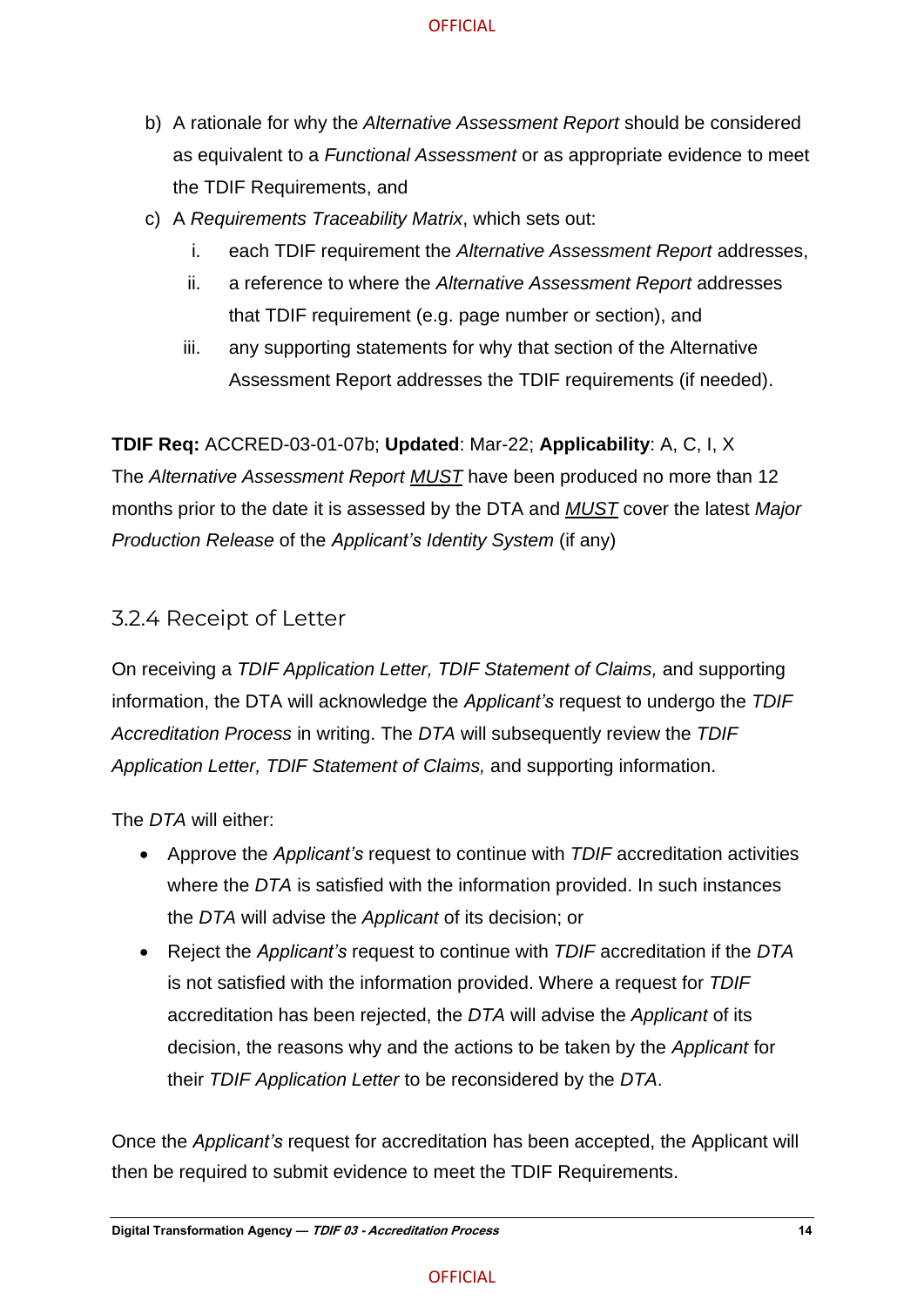# <span id="page-19-0"></span>3.3 Meet TDIF Requirements

The 'Meet TDIF Requirements' activity requires the *Applicant* to demonstrate how it meets all applicable *TDIF* requirements. The DTA will assess the *Applicant's* submitted evidence and statements and decide whether it satisfies the TDIF requirements.

# <span id="page-19-1"></span>3.3.1 TDIF Requirement Applicability

The *TDIF* requirements are written for a broad spectrum of *Identity Systems*. As described in *TDIF 02 Overview*, each requirement has an applicability indicator, which indicates the accredited roles to which a requirement applies.

However, requirements may be deemed non-applicable to an *Applicant's* role if the requirement does not apply to its *Identity System*. This may be because the requirement is for a feature or function which is not implemented by the *Applicant's Identity System*, such as a particular *Credential Type* (e.g. the *Applicant's Identity System* only supports *Multi-factor Cryptographic Software* and not any other *Credential Type*), or an *Identity Proofing level* (e.g. the *Applicant's Identity System* only supports *IP 2*).

Sections of requirements that contain features or functions which may be considered non-applicable are indicated by a qualifying requirement

For example:

**TDIF Req:** CSP-04-02-01; **Updated**: Jun-21; **Applicability**: C If *Memorised Secrets* are supported, then the *Applicant MUST* implement the following requirements for the operation of *Memorised Secrets*.

If the Applicant's *Identity System* does not support the described feature, then the DTA may seek additional information from the Applicant to review the scope and applicability of the relevant TDIF requirements for that feature.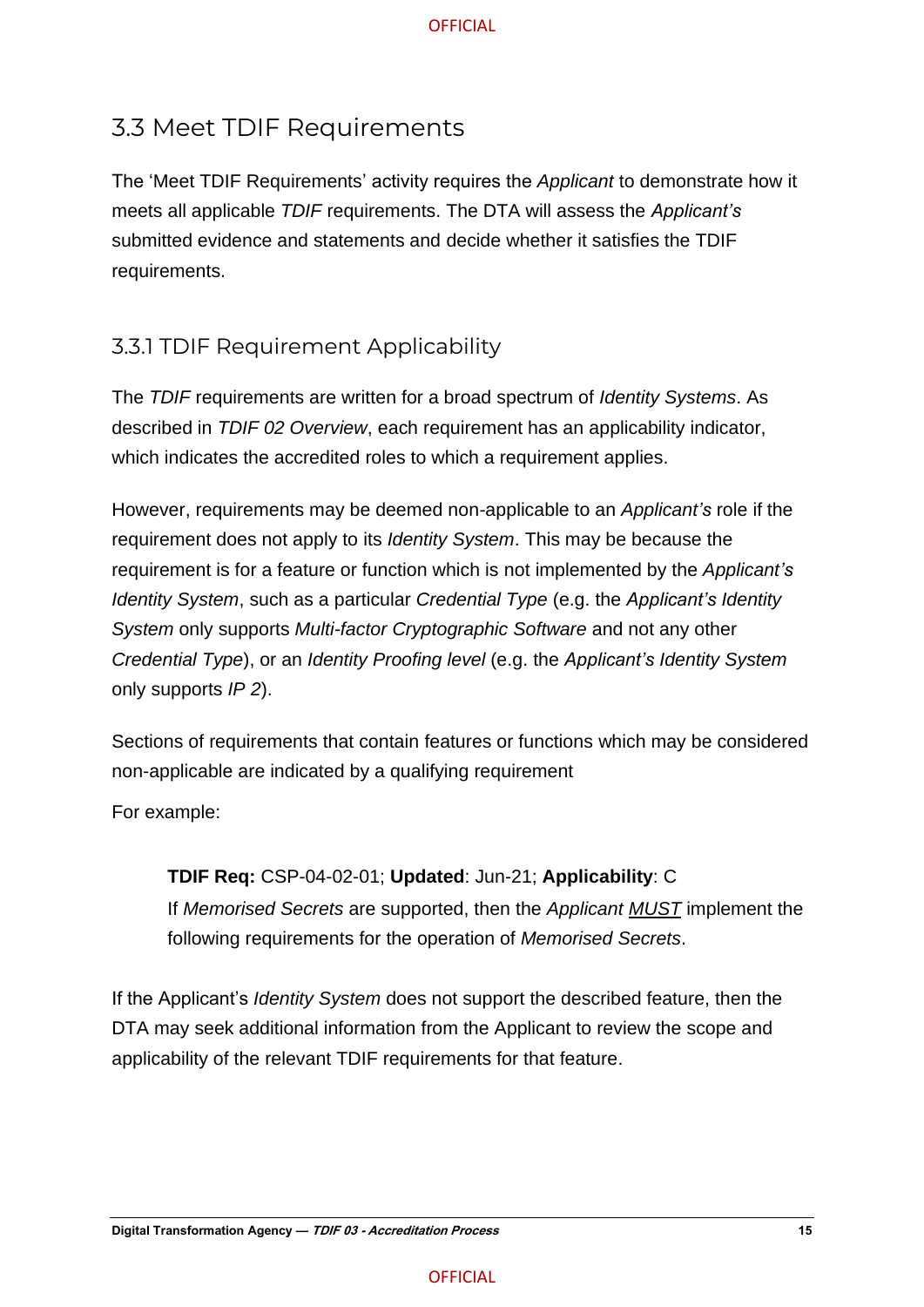### <span id="page-20-0"></span>3.3.2 Assessment

The TDIF is a risk-based accreditation framework and as such, the assessment process involves the DTA using a risk-based approach to determining compliance with the TDIF accreditation framework, and to determine whether the Applicant's *Identity System* can meet the standards required by the TDIF. The *DTA* uses a variety of methods to assess evidence submitted by *Applicants* to ensure they meet applicable requirements, including a review of:

- The *Applicant's Statement of Claims*
- the *Application Letter, Statement of Applicability* and accreditation schedule
- risk management and organisational governance material
- architectural and network diagrams and system information
- policies, plans and procedures
- training materials provided to staff
- test plans, test scripts and source code reviews
- independent *Assessors'* reports (*Functional Assessments* and other test material)

**Appendix B**: Accreditation Evidence **Table 2** lists all requirements that require evidence to be submitted to the *DTA*.

The *DTA* has developed templates for some of the evidence required to assist with meeting the TDIF requirements. These templates are supplied as guidance material only and may not suit the *Applicant's* needs. An *Applicant* may submit their own documentation that will meet the *TDIF* requirements.

Templates are available on the Digital Identity [TDIF documents website.](https://www.digitalidentity.gov.au/privacy-and-security/trusted-digital-identity-framework)

The DTA will assist the *Applicant* meet its accreditation schedule (provided with the *Application Letter*) by, setting up regular accreditation check in meetings and, where required, targeted workshops to assist the *Applicant* to meet any outstanding requirements. However, certain factors may impact on the time taken to complete an accreditation activity. These may include:

- The *Applicant's* understanding of the *TDIF Accreditation Process* and *TDIF* requirements.
- The nature and maturity of the *Identity System* being accredited.
- The *Applicant's* business needs, threat environment and risk tolerance.

#### **OFFICIAL**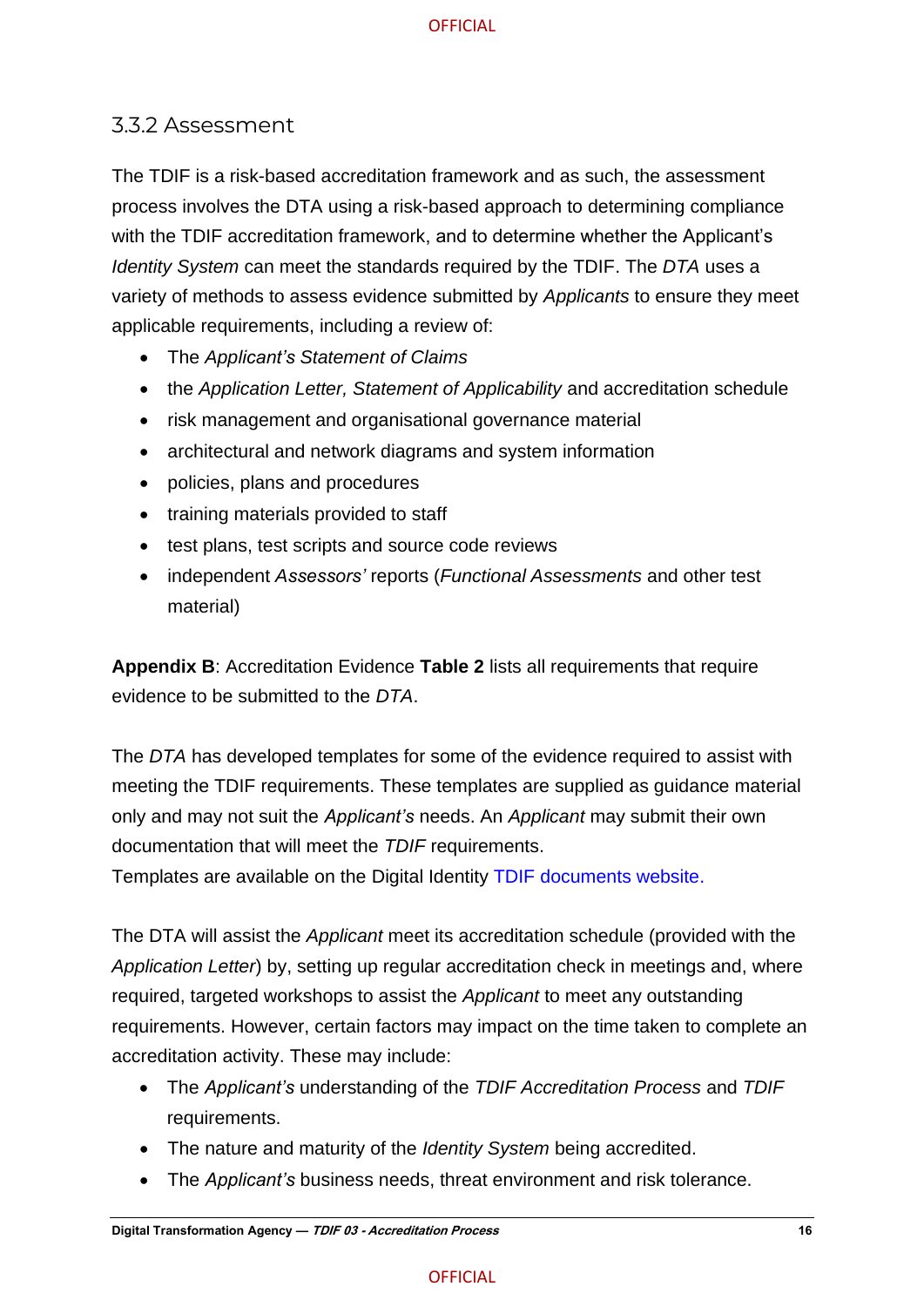- The degree to which the *Applicant's Identity System* is straightforward, easy to use, secure and privacy preserving.
- The time taken by the *Applicant* to complete the required *Functional Assessments* from *Assessors* and address any recommendations, risks or non-compliance issues to the satisfaction of the *DTA*.

The DTA will work with the Applicant in an open and transparent manner throughout the accreditation process. Any information shared is handled by the relevant personnel on a need-to-know basis. Unless otherwise agreed between the *Applicant* and the *DTA*, all evidence provided to the *DTA* will be treated as *OFFICIAL* information<sup>15</sup>.

### <span id="page-21-0"></span>3.3.3 Assessors and Functional Assessments

As part of Accreditation for both initial and annual requirements an *Applicant* will need to obtain appropriate *Assessors* to conduct *Functional Assessments* and depending on the other functions of the *Applicant's Identity System*, other required testing. The *DTA* does not maintain a list of *Assessors*. As part of good corporate governance, the *Applicant* must research, identify and obtain appropriate *Assessors* with the relevant skills, experience, independence and qualifications to undertake *Functional Assessments* and other required testing. Requirements for *Assessors* are in *TDIF 04 Functional Assessments* and *TDIF 07 Maintain Accreditation*.

Depending on the complexity and timeliness of the evaluation to be performed, the potential cost to the *Applicant* could be more than expected. *Applicants* are encouraged to contact several *Assessors* to get a sense of the cost, duration and complexity of the work to be undertaken to meet a *Functional Assessment* prior to engaging an *Assessor*.

*Applicants* are required to engage the following *Assessors*:

• *Security Assessments* can be undertaken by a security advisor, *IRAP assessor* or other security professional that has relevant, reasonable and adequate experience, training and qualifications to undertake the assessment.

<sup>15</sup> Note some *TDIF* accreditation activities may have a higher security classification and may not be shared with external parties; however, they must be made available to appropriate *DTA* personnel with a need to know.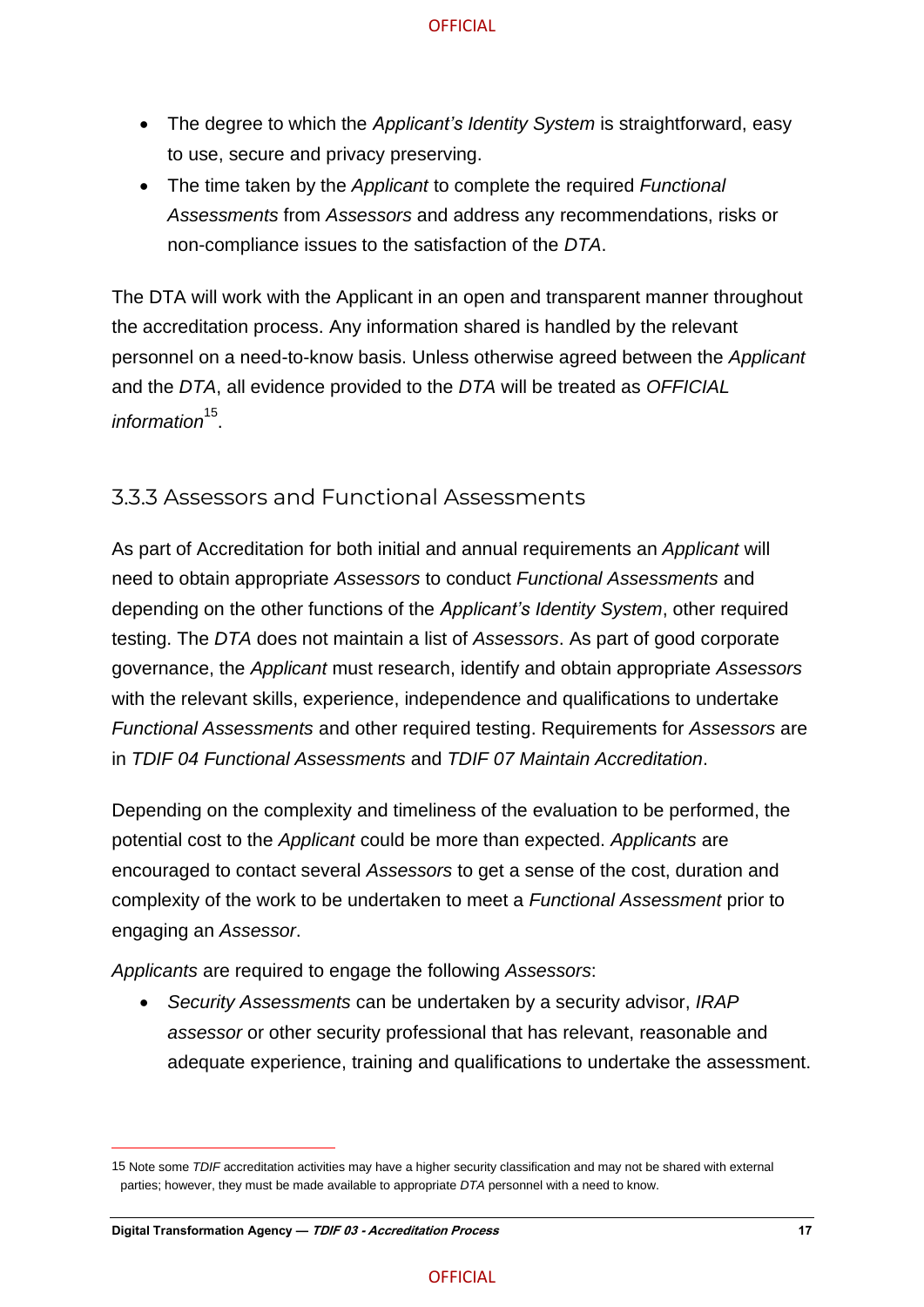- *Penetration tests* must be undertaken by organisations or individuals with relevant experience in *penetration testing*. See the *Functional Assessments Guidance* sections of *TDIF 04A Functional Guidance* for further information about *Penetration Testing Assessors*.
- *Privacy Impact Assessments* (PIA) and *Privacy Assessments* can be undertaken by the *Applicant* or an external assessor in accordance with the Office of the Australian Information Commissioner (OAIC) guidelines. [https://www.oaic.gov.au/privacy/guidance-and-advice/guide-to-undertaking](https://www.oaic.gov.au/privacy/guidance-and-advice/guide-to-undertaking-privacy-impact-assessments/)[privacy-impact-assessments/.](https://www.oaic.gov.au/privacy/guidance-and-advice/guide-to-undertaking-privacy-impact-assessments/)
- *Accessibility Assessments* involve an *assessment* against the *Web Content Accessibility Guidelines* (WCAG). There is currently (at time of publication) no advice for approved lists of *Accessibility Assessors*.

Applicants may be required to engage the following testers:

- *Usability Testing* must be undertaken by an appropriately qualified *User Researcher*.
- *Identity Service Providers* and *Credential Service Providers* that seek TDIF accreditation for *Identity Facilities* that include the collection of biometrics<sup>16</sup> may be required to undergo biometric testing, which must be undertaken by a qualified, third-party *Biometric Testing Entity* as outlined in Section 3.8 in TDIF 05 Role Requirements.

Guidance and further information regarding *Assessors* for *Functional Assessments* and *User Researchers* for the *Usability Testing* is available in *TDIF 04A Functional Guidance.* Guidance for biometric testing is available in *TDIF 05A Role Guidance*.

### <span id="page-22-0"></span>3.3.4 Forward Work Plans

Further information regarding *Forward Work Plan*s, including requirements, timeframes and activities required is available in Section 7 Functional Assessments of *TDIF 04 Functional Assessments* and Section 2.8 Annual Assessment Reports of *TDIF 07 Maintain Accreditation*.

Where an *Assessor,* the *Applicant* or *Accredited Provider* has identified risks, recommendations or non-compliances as part of its submitted evidence to the DTA

<sup>&</sup>lt;sup>16</sup> In accordance with Section 3.8 of TDIF 05 Role Requirements or Section 3.4.4 of TDIF 05 Role Requirements respectively.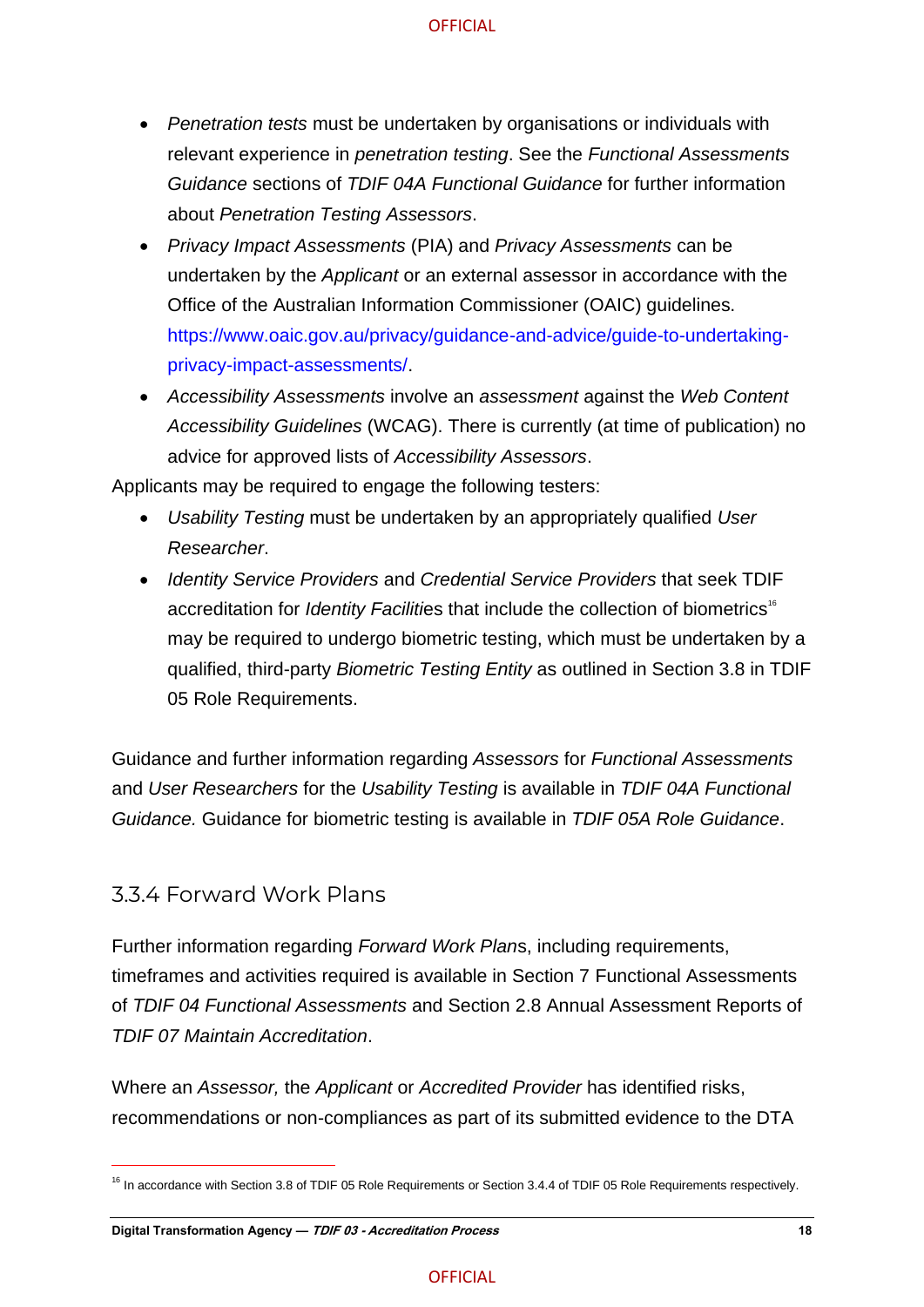for its *Functional Assessments*, the *Accountable Executive* must respond with a timeframe for mitigation actions to be taken and implemented to address the risk, recommendation or non-compliance. The DTA will record all ongoing remediation activities in a *Forward Work Plan* and follow up on outstanding items with the *Applicant* on or around the date recorded for remediation.

A *Forward Work Plan* does not substitute and will not replace an *Applicant's* or *Accredited Provider's* obligations to meet all applicable *TDIF* requirements covered by the *Functional Assessments* to be accredited or maintain accreditation, respectively*.*

### <span id="page-23-0"></span>3.3.5 TDIF Updates and Versions

The TDIF is updated regularly in accordance with the TDIF Variance Standard Operating Procedure (available on the TDIF website). The version of the TDIF that an *Applicant* is accredited against will be the version currently published on the TDIF website at the time of the DTA's acceptance to commence accreditation.

*Accredited Providers* will be required to meet any new or amended requirements in the newest version of the TDIF, published on the TDIF website, within 12 months of that version being published. These requirements will be assessed as part of the *Accredited Provider's Annual Assessment.* 

### <span id="page-23-1"></span>3.3.6 Suspending Initial accreditation

If an *Applicant* fails to submit evidence to support their accreditation or meet their accreditation obligations, the DTA may suspend the accreditation effort until the *Applicant* is deemed sufficiently ready or can produce the required evidence.

Prior to resuming the accreditation effort, the Applicant will need to submit an updated Accreditation Schedule (as per ACCRED-03-01-04).

In reviewing an Applicant's request to resume the accreditation effort, the DTA will also consider its own capacity to resume the accreditation. This may result in the DTA exercising its discretion to delay the accreditation, in order to appropriately allocate time and resources to review the Applicant's accreditation evidence.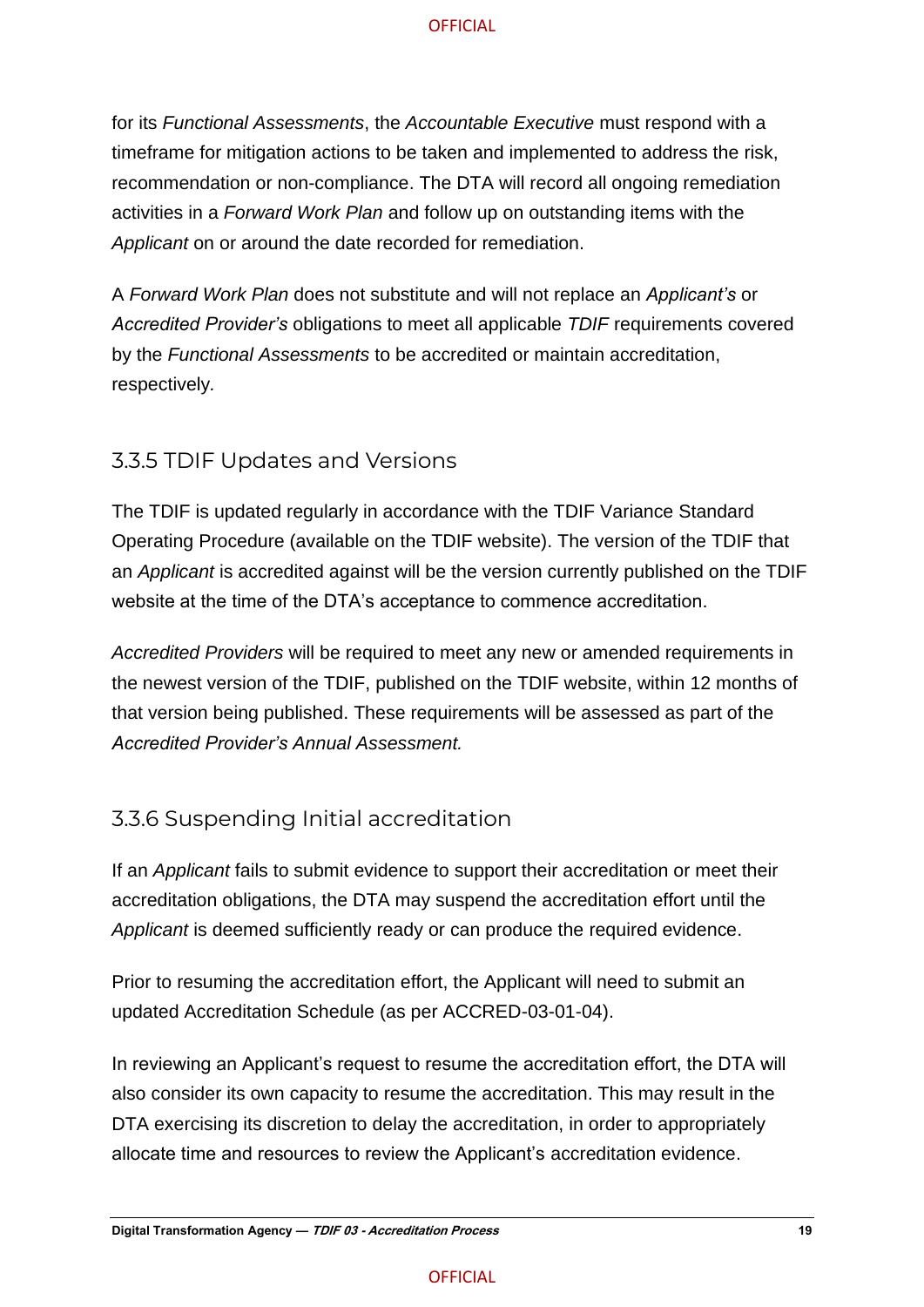Applicants should note that the DTA has discretion to terminate the request for accreditation if the Applicant continues to delay submitting evidence to meet their accreditation obligations for assessment.

### <span id="page-24-0"></span>3.3.7 Varying Accreditation during Initial accreditation

An Applicant may seek to vary aspects of its accreditation during the initial accreditation process. This may be because they have implemented additional features or wish to be accredited for another Role. A variation in accreditation will result in a rescoping activity to ensure any requirements previously marked as nonapplicable are captured in the assessment, and a reassessment of any TDIF requirements and any previously submitted evidence already marked as complete. For example, if an Applicant has sought accreditation as an Identity Service Provider for Identity Proofing Level 1 Plus and then wishes to adjust this to Identity Proofing Level 3, it will now have to meet Section 3.8 Biometric Binding Requirements in TDIF 05 Role Requirements and reassess any other documentation that the introduction of biometrics will impact upon (likely all of the TDIF 04 Functional Assessment evidence).

In reviewing an Applicant's request to vary its accreditation, the DTA will also consider its own capacity to assess the varied accreditation evidence. This may result in the DTA exercising its discretion to delay the accreditation, in order to appropriately allocate time and resources to review the Applicant's accreditation evidence

**TDIF Req:** ACCRED-03-03-01; **Updated**: Mar-22; **Applicability**: A, C, I, X If a Provider seeks to vary its accreditation, then it *MUST* apply for a *Variation to Accreditation* and submit an updated *TDIF Application Letter*, and other required evidence, as per requirements ACCRED-03-01-01 to ACCRED-03-01-05 and the following requirements.

**TDIF Req:** ACCRED-03-03-01a; **Updated**: Mar-22; **Applicability**: A, C, I, X The *Applicant MUST* submit a *Requirements Traceability Matrix* and identify all applicable TDIF requirements that may be impacted by the variation of accreditation.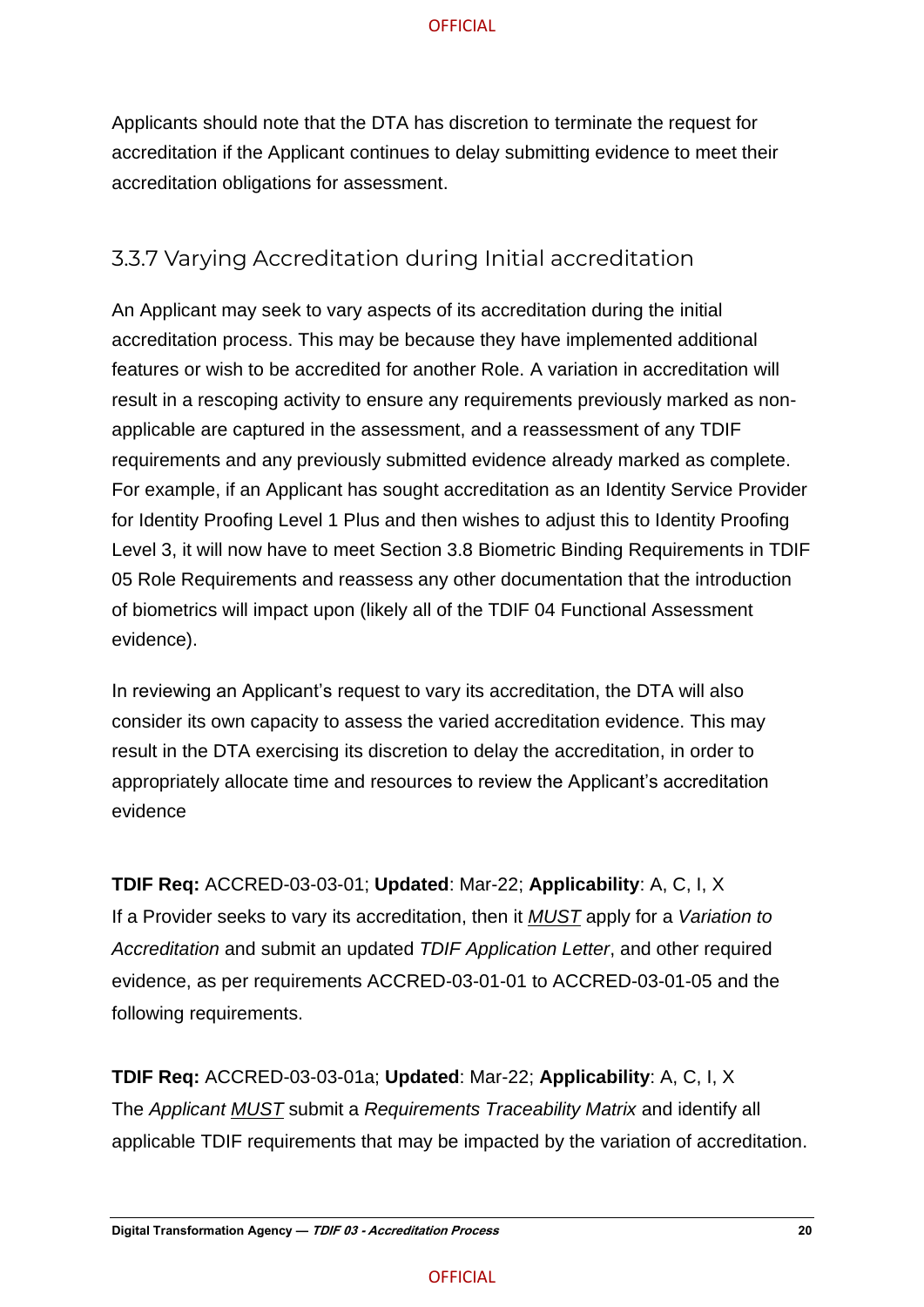NOTE: the DTA will assess the *Requirements Traceability Matrix* and may identify additional applicable requirements that an *Applicant* must submit evidence for.

**TDIF Req:** ACCRED-03-03-01b; **Updated**: Mar-22; **Applicability**: A, C, I, X The Applicant *MUST* include and submit to the DTA a review of the applicable evidence required for variation of accreditation, **as outlined in Appendix C.** 

# <span id="page-25-0"></span>3.4 Complete Accreditation

Successful completion of the *TDIF Accreditation Process* will result in the *DTA* granting accreditation to the *Applicant.* Both parties will sign a *TDIF* agreement, and the *Applicant* will be listed as an *Accredited Provider* on the Digital Identity website<sup>17</sup>

### <span id="page-25-1"></span>3.4.1 Finalisation of Accreditation Requirements

**TDIF Req:** ACCRED-03-04-01; **Updated**: Jun-21; **Applicability**: A, C, I, X Once the applicant has achieved all applicable requirements, the *Applicant MUST* submit a *Qualifying Attestation Letter* signed by the *Applicant's Accountable Executive* that contains the following information to support its claim that its operations are in accordance with *TDIF* requirements:

- The name, role/position and contact details of the *Accountable Executive*
- A statement that the *Accredited Provider's Identity System* complies with the assessed TDIF requirements
- The version of the TDIF the Accredited Provider is assessed and accredited under for the Initial Assessment<sup>18</sup>.
- a statement confirming it has provided the DTA with all relevant documents, materials and evidence to the accreditation as part of its review
- A statement confirming that the evidence provided is a fair and accurate representation of its *Identity System*
- If the *Applicant* has risks, recommendations or non-compliances identified in its *Forward Work Plan*, then the *Qualifying Attestation Letter MUST* contain a

<sup>17</sup> See the [TDIF documents website](https://www.digitalidentity.gov.au/privacy-and-security/trusted-digital-identity-framework) for further information on *Accredited Participants*.

<sup>&</sup>lt;sup>18</sup> An Accredited Provider's obligations to comply with the latest version of the TDIF published on the TDIF website is outlined in the TDIF Agreement (MOU)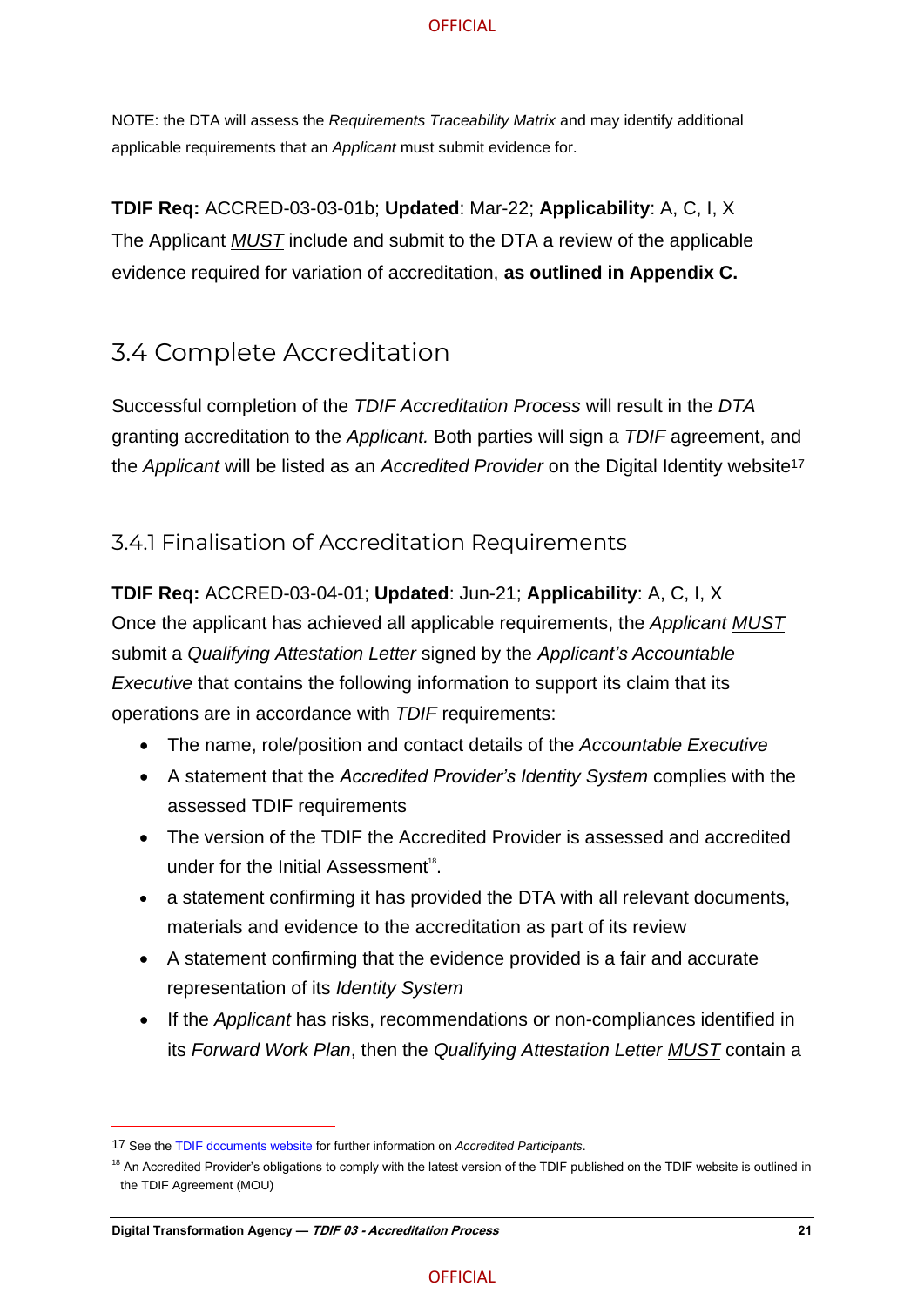summary of these risks, implementation dates and any further information as per ASSESS-07-04-02 and ASSESS-07-04-03.

A template for the Qualifying Attestation Letter is available from the TDIF website.

**TDIF Req:** ACCRED-03-04-02; **Updated**: Mar-22; **Applicability**: A, C, I, X Once the *Applicant* has achieved all applicable requirements, it *MUST* sign a TDIF Agreement (MOU) with the DTA, which sets out the rights, roles and obligations of both parties in relation to the *Accredited Provider's* TDIF accreditation.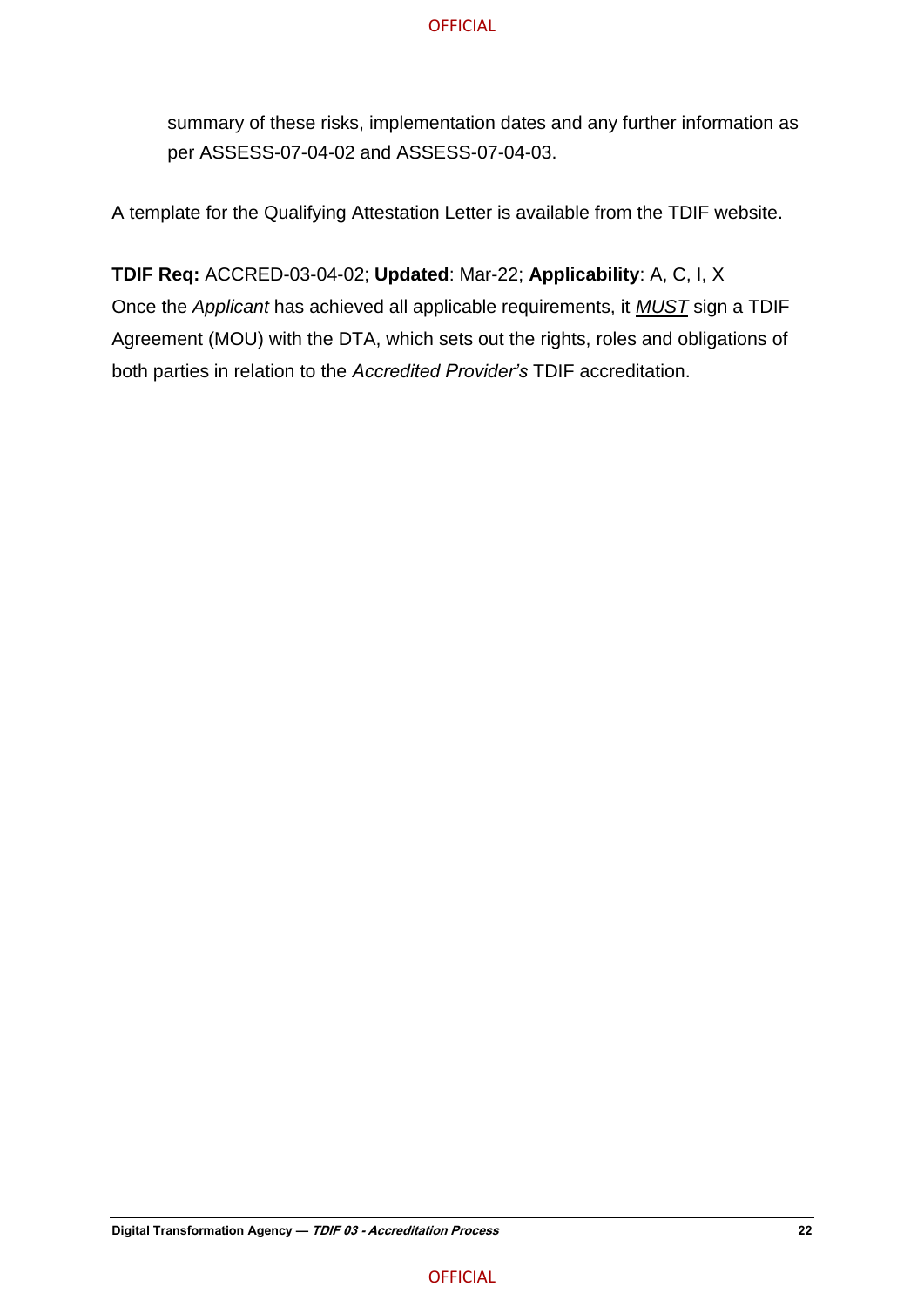### <span id="page-27-0"></span>3.4.2 Accredited Providers Register

The DTA will list the following information on the TDIF website:

- o The Accredited *Identity System*'s service name
- o The *Accredited Provider's* name
- o For *Identity Service Providers*:
	- o The Service Type (mobile application or web-based)
	- o Accredited *Identity Proofing* Levels
	- o *Verification* Type (reusable identity or one-off verification)
- o For *Credential Service Providers*:
	- o Accredited *Credential Levels*
	- o Accredited *Credential Types*
- o For *Identity Exchanges*: An Interoperability Statement
- o For *Attribute Service Providers*:
	- o Accredited Attribute Class
	- o Attribute(s) Name or Description
- o The Initial accreditation Date
- o The Accreditation Status (Active, Suspended, Terminated)

#### **Summary of Accreditation:**

The DTA will complete a high-level Summary of Accreditation, which may be listed on the TDIF website. The report will cover all sections of TDIF requirements the Accredited Provider is accredited against and any conditions of its accreditation.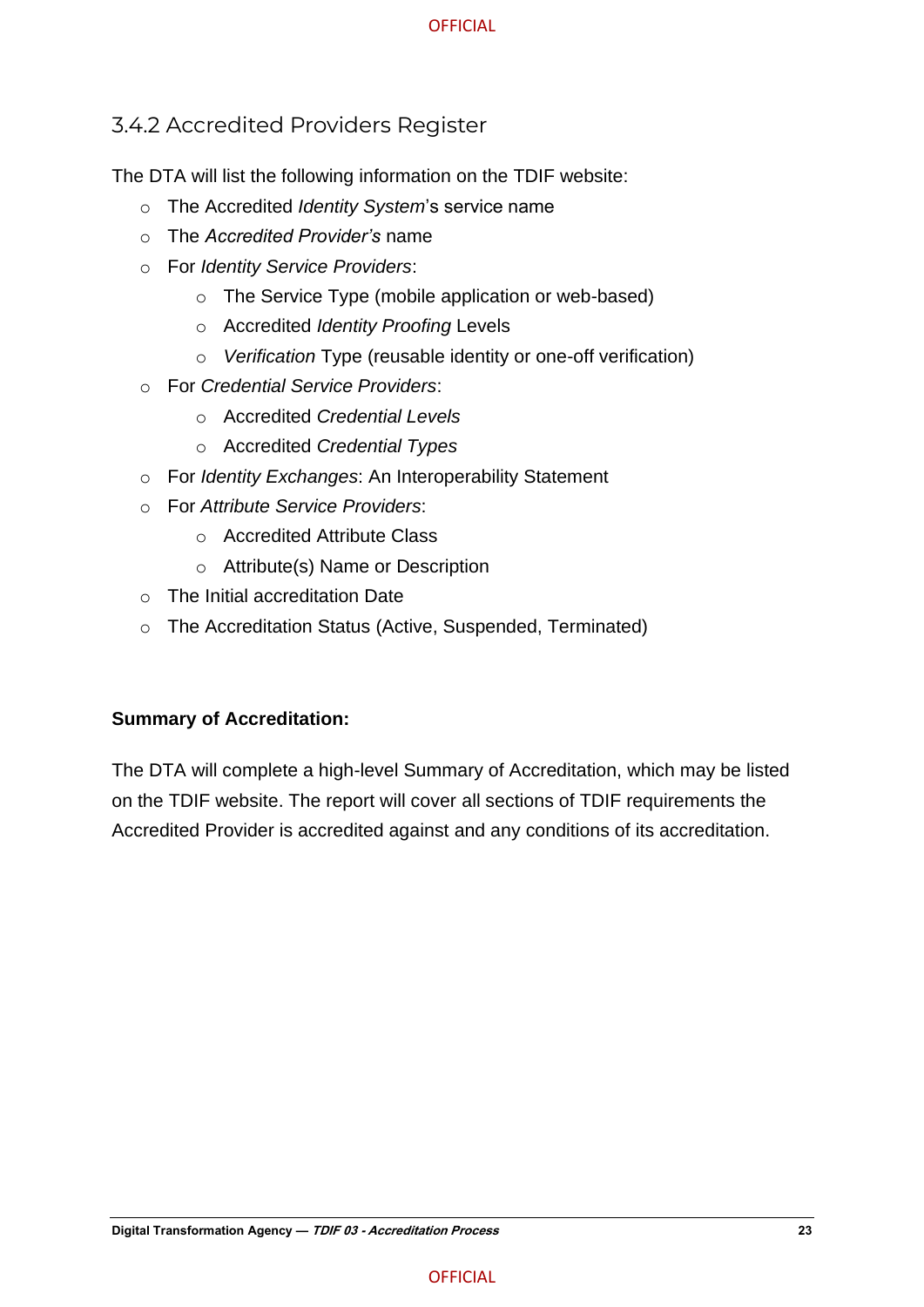# <span id="page-28-0"></span>4 Maintain Accreditation

Once accredited, the *Accredited Provider* must satisfy certain obligations in order to maintain its *TDIF* accreditation. Each year the *Accredited Provider* is required to complete an *Annual Assessment* by the anniversary of its initial accreditation date and meet its annual accreditation obligations as outlined in *TDIF 07 Maintain Accreditation.*

In addition, an *Accredited Provider* must continue to meet its ongoing obligations in the *TDIF*. These include requirements to report Digital Identity Fraud Incidents and Cyber Security Incidents and maintain its compliance with the *TDIF* while accredited.

# <span id="page-28-1"></span>4.1 Varying an Accreditation

Detailed information regarding variations in TDIF accreditation including triggers, requirements, timeframes and activities required is available in *TDIF 07 Maintain Accreditation.* 

An *Accredited Provider* may seek to vary its accreditation in response to changes to its architecture, a new feature implementation, step-up of *Identity Proofing* or *Credential levels*, or if it is seeking to be accredited for an additional role.

A change in architecture or feature implementation is likely to have impacts on other TDIF requirements, such as the *Accredited Provider*'s System Security Plan, Fraud Control Plan and Privacy arrangements and documentation. These circumstances may result in the DTA assessing the *Accredited Provider* for reaccreditation.

# <span id="page-28-2"></span>4.2 TDIF Reaccreditation

Detailed information regarding *TDIF Reaccreditation*, including triggers for reaccreditation, requirements, timeframes and activities required is available in *TDIF 07 Maintain Accreditation.* 

TDIF Reaccreditation is a process where an *Accredited Provider* is directed by the DTA to complete accreditation activities in addition to their ongoing obligations to maintain accreditation. It encompasses a review and rescoping of all applicable initial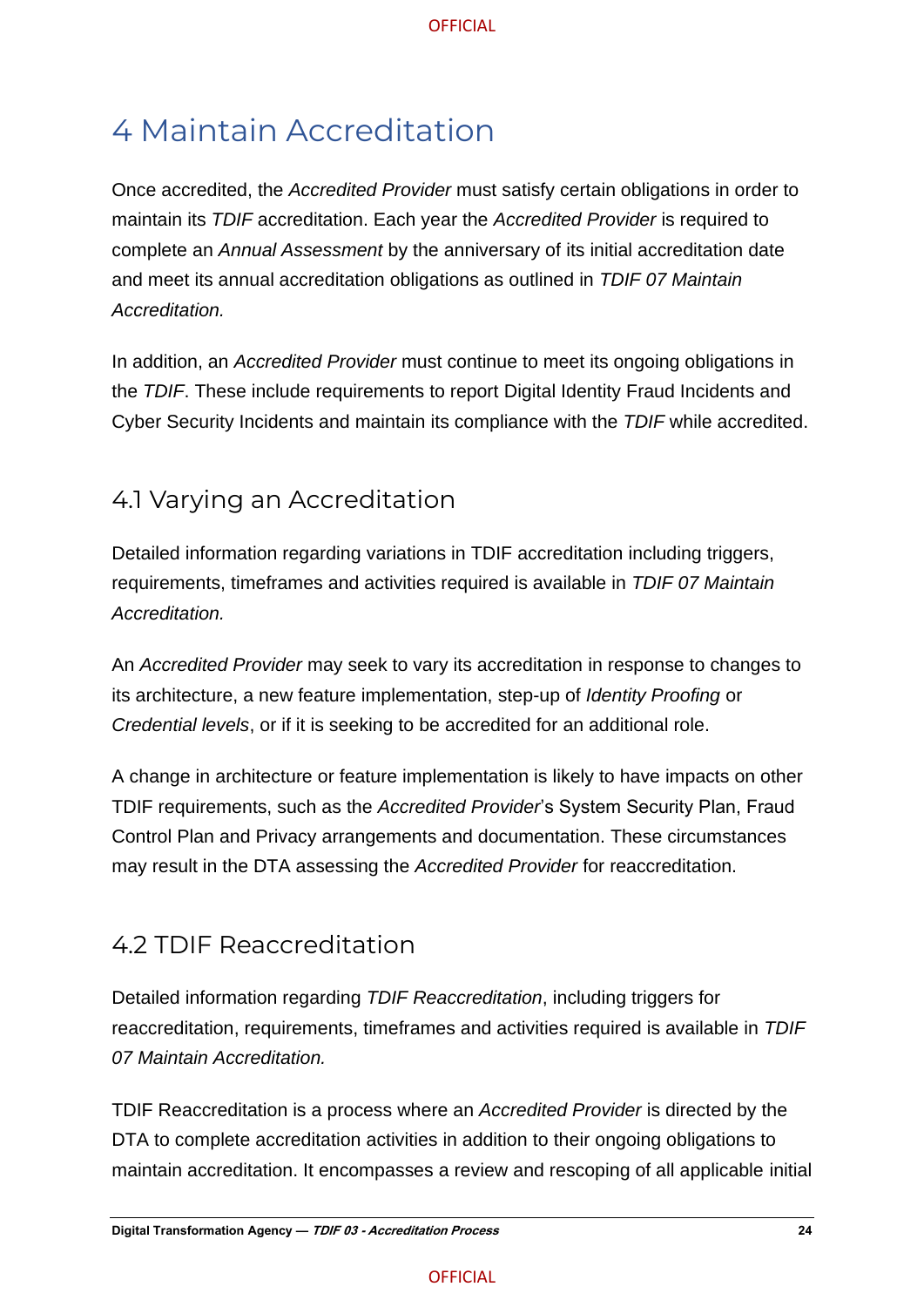accreditation requirements to assess whether any further evidence statements or updates to documentation is required in response to the reason the *Accredited Provider* has been directed to complete a Reaccreditation Activity.

# <span id="page-29-0"></span>4.3 Suspension and Termination of Accreditation

Detailed information about suspension or termination of *Accreditation* is available in *TDIF 07 Maintain Accreditation*.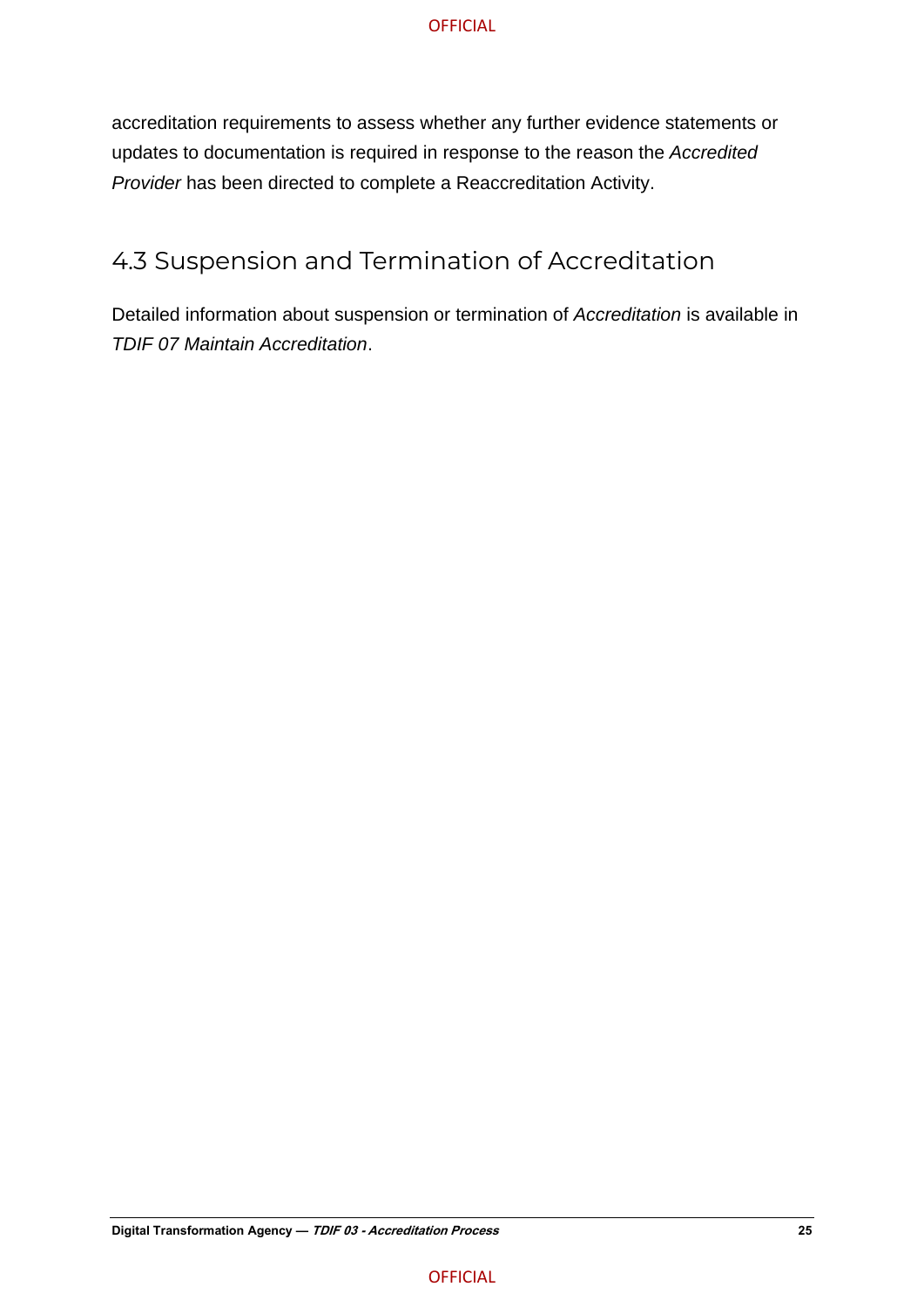# <span id="page-30-0"></span>Appendix A: TDIF exemption process

# <span id="page-30-1"></span>A.1 Purpose

This Appendix outlines the process to be used by an *Applicant* when seeking an exemption against a *TDIF* requirement.

An Applicant or Accredited Provider must provide a completed *Exemption Request Form* (available from the TDIF website) which contains the following information:

- The TDIF Requirements the *Exemption Request* is sought for
- An end date for the *Exemption Request*
	- o Note that *Exemption Reques*ts will be reviewed as part of the *Accredited Provider's Annual Assessment*
- Justification for the Exemption Request
- Alternative mitigations to support the Applicant's justification for the request
- A Risk Assessment for risks arising out of an Applicant not meeting the exempt TDIF Requirement including:
	- o Risk statements
	- o Likelihood
	- o Consequences
	- o A risk rating (according to the Applicant's own risk framework)
	- o Treatments in place and any recommended treatments
- Dates for implementation of endorsed mitigation methods or treatment recommendations (these items will be added to the *Applicant's Forward Work Plan*)
- Any supporting evidence or additional information may be appended to the form and submitted for the DTA to review.

The *Applicant's* relevant *Accountable Executive* must review and endorse the Exemption Request.

**Figure 3** provides an overview of the key steps in the process.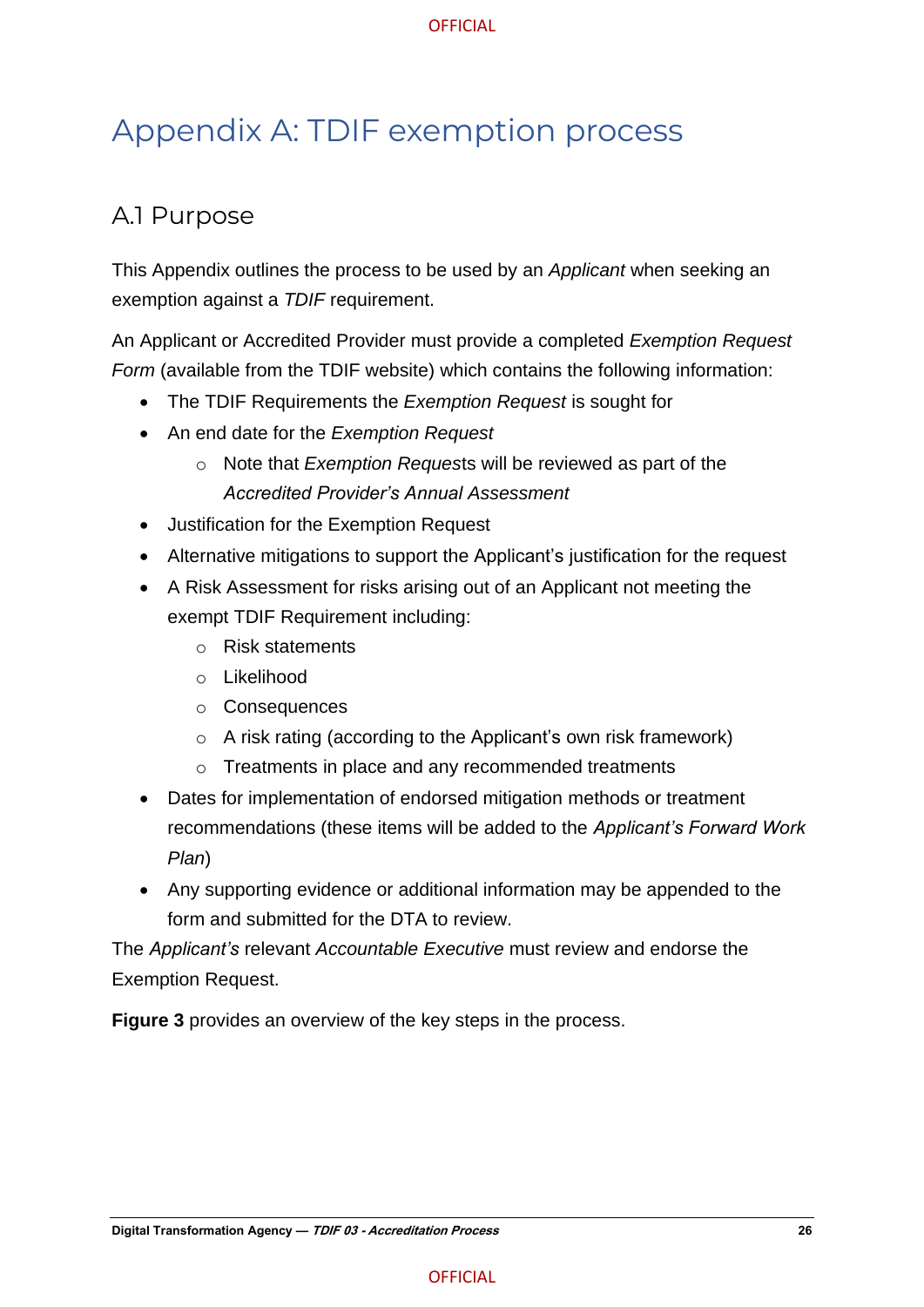#### *Figure 3: TDIF Exemption Process*

<span id="page-31-0"></span>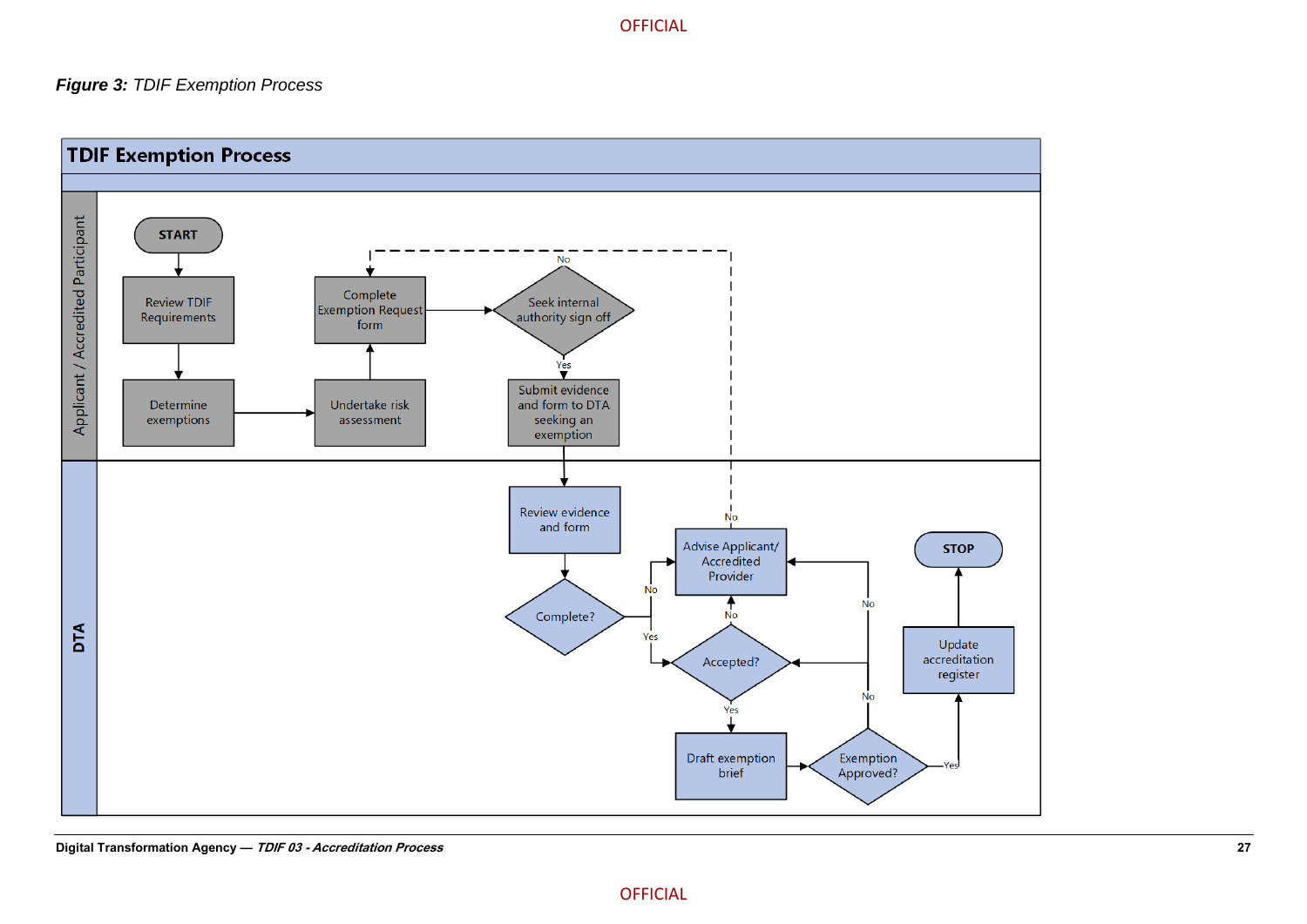# <span id="page-32-0"></span>A.2 Exemption activities

# <span id="page-32-1"></span>A.2.1 Exemption determination

The *Applicant* is required to review all applicable *TDIF* requirements and determine the impacts of meeting them. Where compliance with a *TDIF* requirement would negatively impact their *Identity System*, the *Applicant* may make an exemption request. *Applicants* must demonstrate that an *Exemption Request* is required to support business needs or address likely, realistic or probable risks. The *DTA* will not support an exemption request where the *Applicant* simply chooses not to meet a *TDIF* requirement.

The *Applicant* is required to conduct a risk assessment on the proposed exemption(s) and collect relevant evidence which supports the exemption request. This information is to be included in a *TDIF Exemption Request* form that is to be submitted to the Applicant's relevant Accountable Executive<sup>19</sup> for approval.

# <span id="page-32-2"></span>A.2.2 Exemption request form

The *Applicant's Accountable Executive* and the *DTA* can only make risk-based decisions if they are fully informed of the relevant facts. Without this information it cannot make an informed decision on whether to grant an exemption against a *TDIF* requirement.

If supported, the *Applicant's Accountable Executive* is required to sign the *TDIF Exemption Request* form. This endorsement also confirms the risk assessment outcomes and any proposed mitigation action and associated date for completion of the proposed action(s). These items will be added to the *Applicant's Forward Work Plan.*

Where an *Applicant* is seeking an exemption against multiple *TDIF* requirements for similar reasons, it may group these together in their report to simplify the reporting process.

<sup>19</sup> Typically, the *Accountable Executive* within the *Applicant's* organization is the business area responsible for managing the subject matter under question.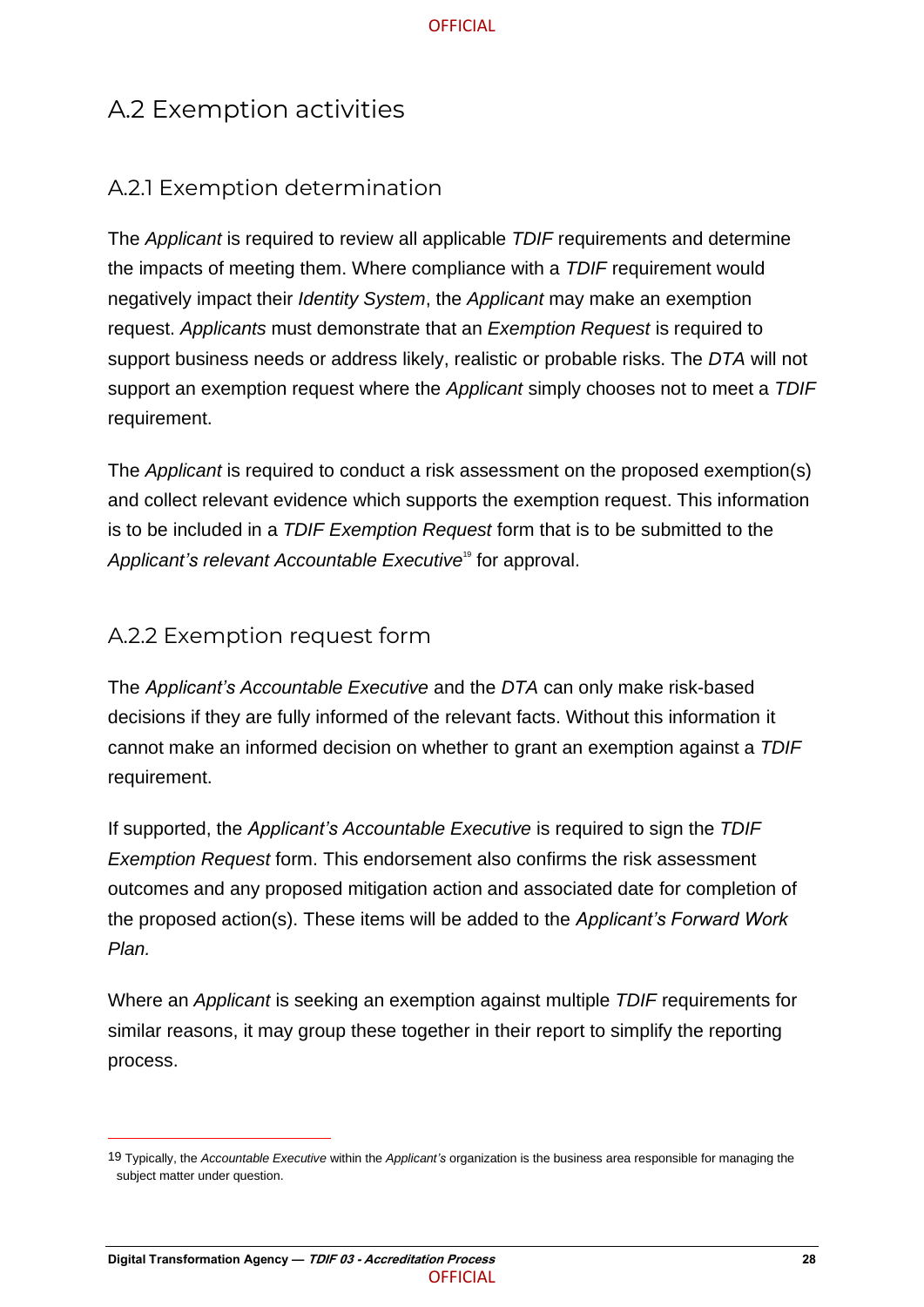### <span id="page-33-0"></span>A.2.3 Assessment validation

Following this internal signoff, the *Applicant* is required to submit its evidence and a signed *TDIF Exemption Request* form to the *DTA* for review. The *DTA* will initially review the *TDIF Exemption Request* to ensure all required information has been provided. The *DTA* will then consider the request along with the evidence. The outcome of this review will be a determination of whether the evidence presented along with any proposed remediations are acceptable and supports the *Applicant* in meeting its *TDIF* accreditation obligations.

### <span id="page-33-1"></span>A.2.4 Accreditation conclusion

Upon receipt of the *Exemption Request Form* and supporting documentation the *DTA's* delegate will form an opinion on the evidence provided and decide whether to accept or reject on the *Applicant's TDIF Exemption Request*. The DTA may request further information from the *Applicant* to assist in its decision making. The outcome of the DTA's decision will be provided in writing to the *Applicant*.

If the request is accepted, the *Applicant* will be granted an exemption against the relevant *TDIF* requirement. If the request is rejected, the *Applicant* will not be granted an exemption and will be required to meet the *TDIF* requirement to achieve accreditation.

As the justification for exemptions may change and the risk environment will continue to evolve over time, *Applicants* are required to update their approval for exemptions as part of their *Annual Assessments*. This allows the *DTA* to review the exemption and either continue to approve or, if necessary, reject it if the justification or residual risk is no longer acceptable. Additional information is available in *TDIF 07 Maintain Accreditation.*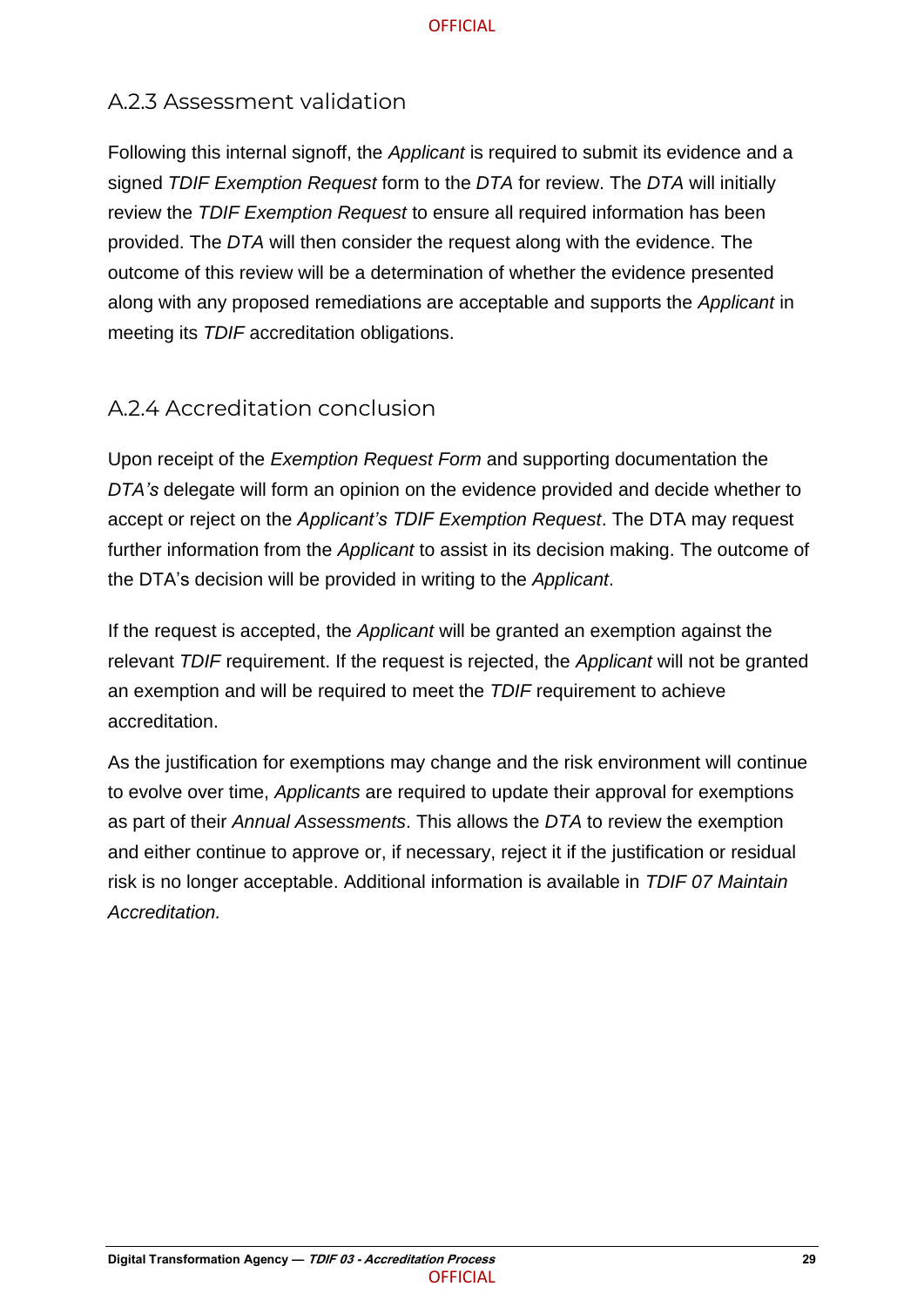# Appendix B: Accreditation Evidence

#### **Table 2:** Accreditation Evidence

<span id="page-34-0"></span>

| <b>Document</b>                        | <b>TDIF Req</b>  | <b>Applicability</b> | <b>Evidence Required</b>                                       | <b>Template</b>   |
|----------------------------------------|------------------|----------------------|----------------------------------------------------------------|-------------------|
|                                        |                  |                      |                                                                | <b>Available?</b> |
| <b>TDIF 03 Accreditation Process</b>   | ACCRED-03-01-01  | A, C, I, X           | TDIF Application Letter and Statement of Claims                | Yes               |
| <b>TDIF 03 Accreditation Process</b>   | ACCRED-03-01-01  | A, C, I, X           | <b>Identity System Architecture documents</b>                  | <b>No</b>         |
| <b>TDIF 03 Accreditation Process</b>   | ACCRED-03-01-06a | A, C, I, X           | <b>Exemption Request Form and Evidence</b>                     | Yes               |
| <b>TDIF 03 Accreditation Process</b>   | ACCRED-03-04-01  | A, C, I, X           | <b>Qualifying Attestation Letter</b>                           | Yes               |
| <b>TDIF 03 Accreditation Process</b>   | ACCRED-03-04-02  | A, C, I, X           | <b>TDIF Agreement (MOU)</b>                                    | DTA to            |
|                                        |                  |                      |                                                                | provide           |
| <b>TDIF 04 Functional Requirements</b> | FRAUD-02-01-02   | A, C, I, X           | Assessment of the Digital Identity Fraud Risk (incorporated in | No                |
|                                        |                  |                      | Fraud Control Plan)                                            |                   |
| <b>TDIF 04 Functional Requirements</b> | FRAUD-02-02-01   | A, C, I, X           | <b>Fraud Control Plan</b>                                      | <b>No</b>         |
|                                        | FRAUD-02-02-01a  |                      |                                                                |                   |
| <b>TDIF 04 Functional Requirements</b> | FRAUD-02-03-01   | A, C, I, X           | Fraud awareness training material                              | No                |
|                                        | FRAUD-02-03-02   |                      |                                                                |                   |
| <b>TDIF 04 Functional Requirements</b> | FRAUD-02-05-06   | A, C, I, X           | Digital Identity Fraud Incidents Report (quarterly - 3 months) | <b>No</b>         |
|                                        | FRAUD-02-05-06a  |                      |                                                                |                   |
| <b>TDIF 04 Functional Requirements</b> | PRIV-03-02-03    | A, C, I, X           | <b>Privacy Policy</b>                                          | <b>No</b>         |
| <b>TDIF 04 Functional Requirements</b> | PRIV-03-02-06    | A, C, I, X           | Privacy Management Plan                                        | <b>No</b>         |
| <b>TDIF 04 Functional Requirements</b> | PRIV-03-02-08    | A, C, I, X           | Privacy awareness training material                            | No                |
| <b>TDIF 04 Functional Requirements</b> | PRIV-03-03-01    | A, C, I, X           | Privacy Impact Assessment register                             | <b>No</b>         |
| <b>TDIF 04 Functional Requirements</b> | PRIV-03-04-02;   | A, C, I, X           | Data Breach Response Plan                                      | No.               |
| <b>TDIF 04 Functional Requirements</b> | PRIV-03-06-05    | $\sf X$              | Annual Transparency Report                                     | <b>No</b>         |
|                                        | PRIV-03-06-05a   |                      |                                                                |                   |
| <b>TDIF 04 Functional Requirements</b> | PRIV-03-10-02a   | A, C, I, X           | (if applicable) cross-border disclosure agreements             | No                |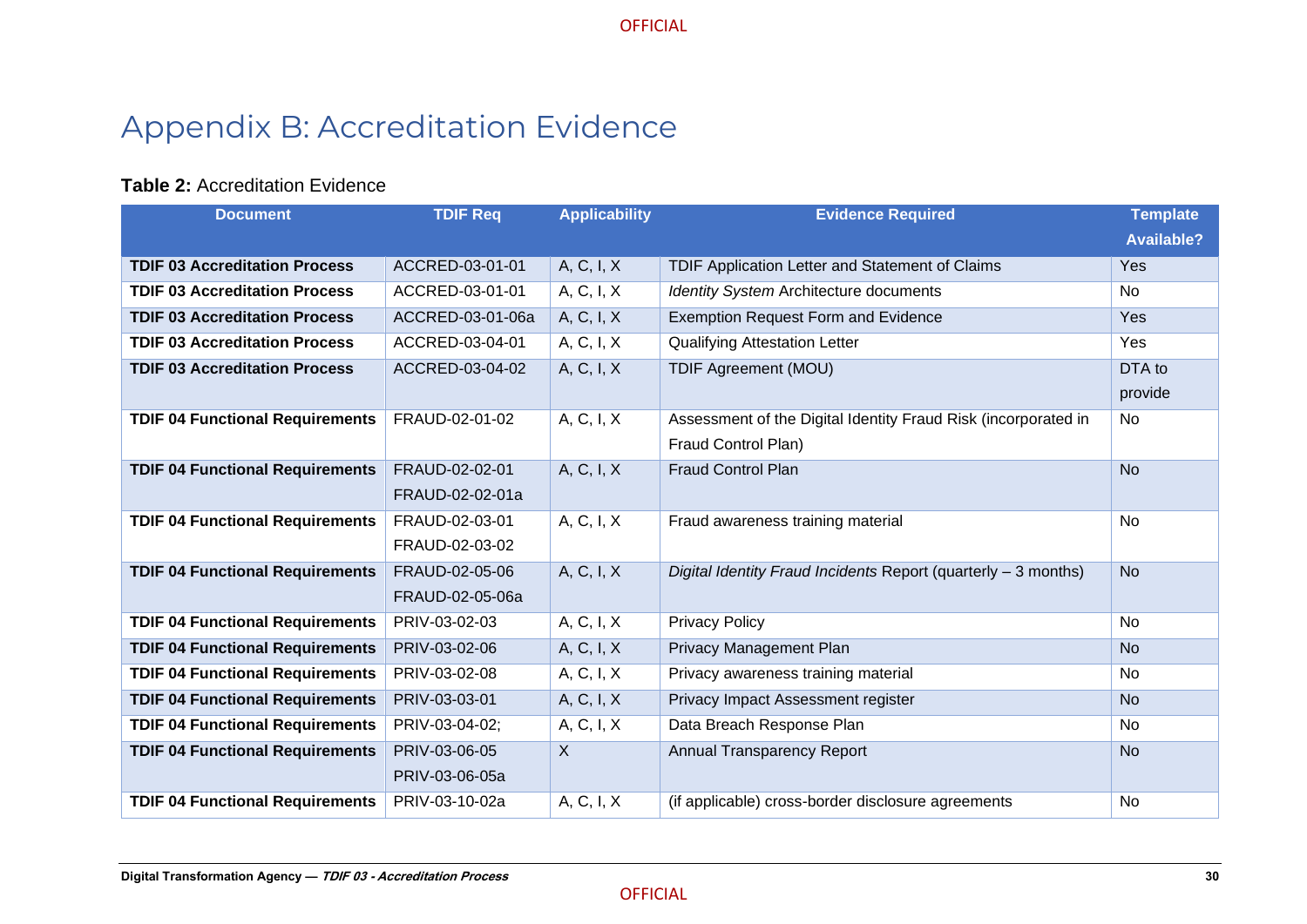| <b>TDIF 04 Functional Requirements</b> | PROT-04-01-01   |            | Assessment of the Cyber Security Risks (incorporated in       | <b>No</b> |
|----------------------------------------|-----------------|------------|---------------------------------------------------------------|-----------|
|                                        |                 |            | <b>System Security Plan)</b>                                  |           |
| <b>TDIF 04 Functional Requirements</b> | PROT-04-01-05a  | A, C, I, X | Security awareness training material                          | No        |
|                                        | PROT-04-01-08   |            |                                                               |           |
| <b>TDIF 04 Functional Requirements</b> | PROT-04-01-11   | A, C, I, X | <b>System Security Plan</b>                                   | <b>No</b> |
|                                        | PROT-04-01-11a  |            |                                                               |           |
| <b>TDIF 04 Functional Requirements</b> | PROT-04-01-15a  | A, C, I, X | Security maturity monitoring                                  | No        |
| <b>TDIF 04 Functional Requirements</b> | PROT-04-02-09   | A, C, I, X | Procedures setting out criteria for Cyber Security Incident   | <b>No</b> |
|                                        |                 |            | investigation processes                                       |           |
| <b>TDIF 04 Functional Requirements</b> | PROT-04-02-14   | A, C, I, X | Cyber Security Incident reporting (quarterly - 3 months)      | No        |
|                                        | PROT-04-02-14a  |            |                                                               |           |
| <b>TDIF 04 Functional Requirements</b> | PROT-04-02-24   | A, C, I, X | Disaster Recovery and Business Continuity Plan (DRBCP)        | <b>No</b> |
| <b>TDIF 04 Functional Requirements</b> | PROT-04-02-27   | A, C, I, X | Cryptographic Key Management Plan (CKMP)                      | Yes       |
| <b>TDIF 04 Functional Requirements</b> | UX-05-01-05     | A, C, I, X | Individual end-to-end journey map of the Applicant's Identity | <b>No</b> |
|                                        |                 |            | System                                                        |           |
| <b>TDIF 04 Functional Requirements</b> | UX-05-04-02     | A, C, I, X | Usability Test Plan and Usability testing                     | No        |
|                                        | UX-05-04-06b    |            |                                                               |           |
| <b>TDIF 04 Functional Requirements</b> | TEST-06-01-01   | A, C, I, X | <b>Technical Testing evidence</b>                             | <b>No</b> |
|                                        | TEST-06-01-02   |            | <b>Requirements Traceability Matrix</b>                       |           |
|                                        | TEST-06-01-03   |            | <b>Technical Test Report</b><br>$\bullet$                     |           |
| <b>TDIF 04 Functional Requirements</b> | ASSESS-07-01-01 | A, C, I, X | Assessors must conduct                                        | <b>No</b> |
|                                        |                 |            | a) a Privacy Impact Assessment in accordance with ASSESS-     |           |
|                                        |                 |            | 07-05-01                                                      |           |
|                                        |                 |            | b) a Privacy Assessment in accordance with ASSESS-07-05-      |           |
|                                        |                 |            | 03                                                            |           |
|                                        |                 |            | c) a Penetration Test in accordance with ASSESS-07-06-02      |           |
|                                        |                 |            | d) a Security Assessment in accordance with ASSESS-07-06-     |           |
|                                        |                 |            | $01$ ; and                                                    |           |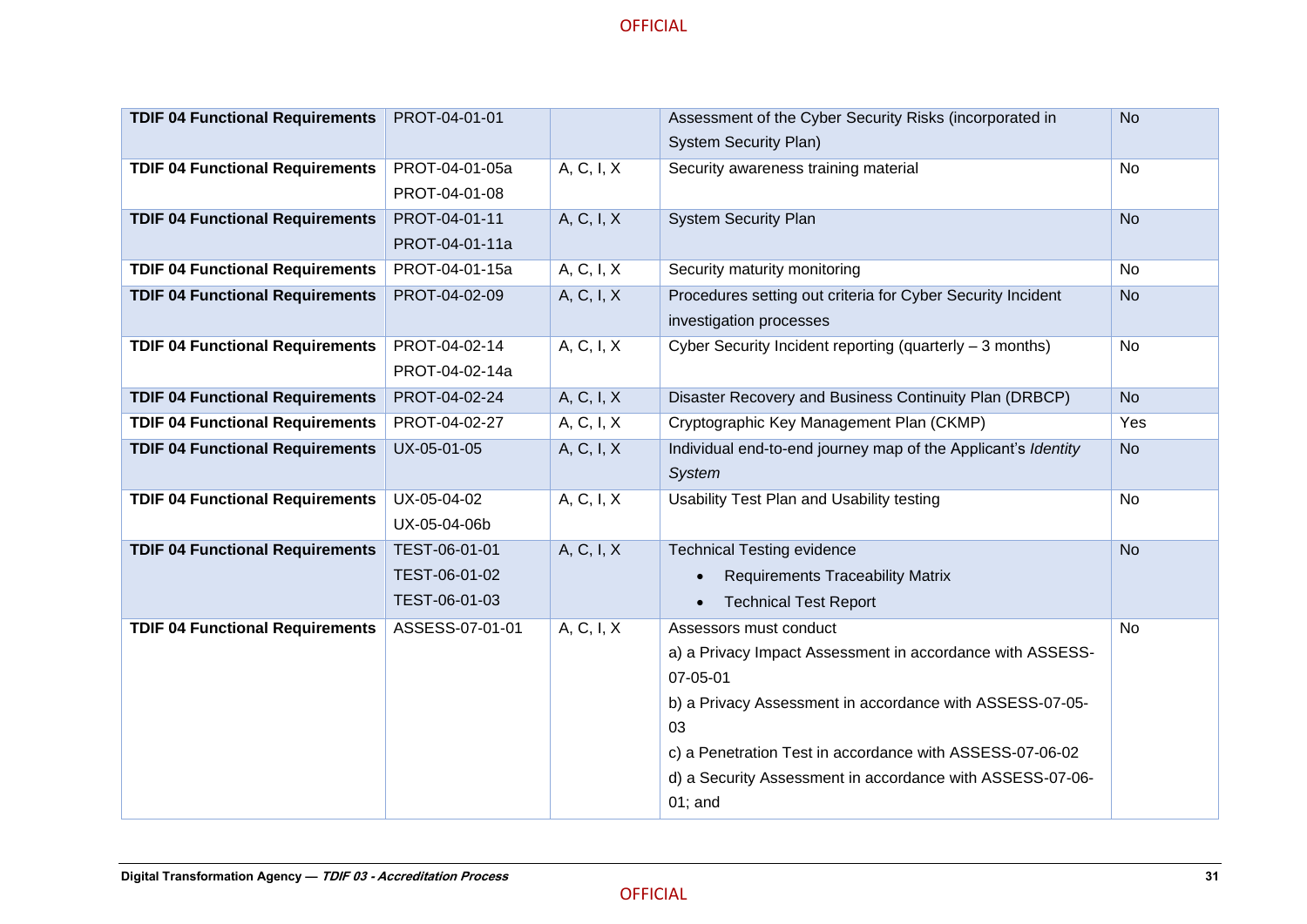|                                        |                     |              | e) an Accessibility Assessment in accordance with ASSESS-     |           |
|----------------------------------------|---------------------|--------------|---------------------------------------------------------------|-----------|
|                                        |                     |              | $07-07-01$ .                                                  |           |
| <b>TDIF 04 Functional Requirements</b> | ASSESS-07-04-01     | A, C, I, X   | Functional Assessment Reports (for each functional            | Yes       |
|                                        | ASSESS-07-04-02     |              | assessment conducted under ASSESS-07-01-01 and the            |           |
|                                        | ASSESS-07-04-03     |              | relevant other requirement number)                            |           |
| <b>TDIF 05 Role Requirements</b>       | ROLE-02-01-01       | A, C, I, X   | User terms                                                    | <b>No</b> |
|                                        | ROLE-02-01-01a      |              |                                                               |           |
| <b>TDIF 05 Role Requirements</b>       | IDP-03-08-03        |              | Biometric Binding Fraud Risks (can be incorporated into Fraud | <b>No</b> |
|                                        |                     |              | Control Plan and System Security Plan)                        |           |
| <b>TDIF 05 Role Requirements</b>       | IDP-03-08-07        |              | <b>Biometric Testing Entity qualifications evidence</b>       | <b>No</b> |
| <b>TDIF 05 Role Requirements</b>       | $IDP-03-08-12-$     |              | Presentation Attack Detection (PAD) test Report               | Yes       |
|                                        | IDP-03-08-12i       |              |                                                               |           |
| <b>TDIF 05 Role Requirements</b>       | IDP-03-08-18 - IDP- |              | Technical Biometric Matching Algorithm test Report            | Yes       |
|                                        | 03-08-18d           |              |                                                               |           |
| <b>TDIF 05 Role Requirements</b>       | IDP-03-08-24 - IDP- |              | Assessing Officer Manual Face Comparison training materials   | <b>No</b> |
|                                        | 03-08-24b           |              |                                                               |           |
| <b>TDIF 05 Role Requirements</b>       | IDP-03-08-54        |              | Assessing Officer Manual Face Comparison procedures to        | <b>No</b> |
|                                        | IDP-03-08-26        |              | detect Fraudulent activities. Quality control and assurance   |           |
|                                        |                     |              | measures for decisions made by Assessing Officers.            |           |
| <b>TDIF 05 Role Requirements</b>       | CSP-04-03-03g       | $\mathsf{C}$ | Presentation Attack Detection (PAD) test Report               | <b>No</b> |
| <b>TDIF 05 Role Requirements</b>       | ASP-05-02-01a       | Α            | Evidence of the arrangement with an Authoritative Source      | <b>No</b> |

Additional accreditation evidence templates may become available in the future. Templates are available from the [TDIF documents](https://www.digitalidentity.gov.au/privacy-and-security/trusted-digital-identity-framework)  [website.](https://www.digitalidentity.gov.au/privacy-and-security/trusted-digital-identity-framework)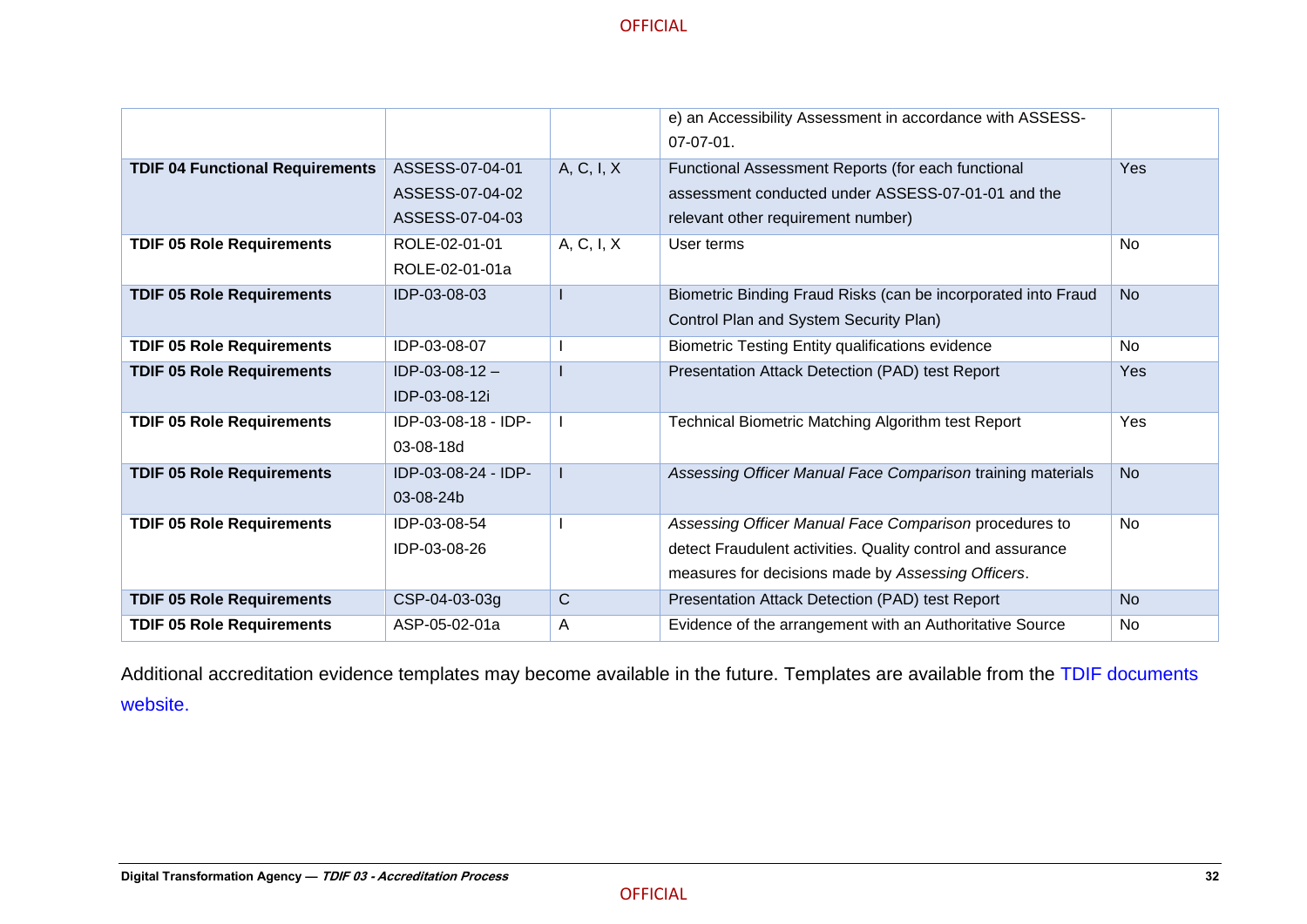# Appendix C: Variations of Initial accreditation Evidence

#### Table 3: Variations of Initial accreditation Evidence Review

<span id="page-37-0"></span>

| <b>Document</b>                      | <b>TDIF Req</b>  | <b>Applicability</b> | <b>Evidence Required</b>                               | <b>Review</b>    |
|--------------------------------------|------------------|----------------------|--------------------------------------------------------|------------------|
|                                      |                  |                      |                                                        | <b>Required?</b> |
| <b>TDIF 03 Accreditation Process</b> | ACCRED-03-01-01  | A, C, I, X           | TDIF Application Letter and Statement of Claims        | Yes              |
| <b>TDIF 03 Accreditation Process</b> | ACCRED-03-01-01  | A, C, I, X           | Identity System Architecture documents                 | Yes              |
| <b>TDIF 03 Accreditation Process</b> | ACCRED-03-01-06a | A, C, I, X           | <b>Exemption Request Form and Evidence</b>             | DTA to Advise    |
| <b>TDIF 03 Accreditation Process</b> | ACCRED-03-04-01  | A, C, I, X           | <b>Qualifying Attestation Letter</b>                   | Yes              |
| <b>TDIF 03 Accreditation Process</b> | ACCRED-03-04-02  | A, C, I, X           | <b>TDIF Agreement (MOU)</b>                            | DTA to Advise    |
| <b>TDIF 04 Functional</b>            | FRAUD-02-01-02   | A, C, I, X           | Assessment of the Digital Identity Fraud Risk          | Yes              |
| <b>Requirements</b>                  |                  |                      | (incorporated in Fraud Control Plan)                   |                  |
| <b>TDIF 04 Functional</b>            | FRAUD-02-02-01   | A, C, I, X           | <b>Fraud Control Plan</b>                              | Yes              |
| <b>Requirements</b>                  | FRAUD-02-02-01a  |                      |                                                        |                  |
| <b>TDIF 04 Functional</b>            | FRAUD-02-03-01   | A, C, I, X           | Fraud awareness training material                      | Yes              |
| <b>Requirements</b>                  | FRAUD-02-03-02   |                      |                                                        |                  |
| <b>TDIF 04 Functional</b>            | FRAUD-02-05-06   | A, C, I, X           | Digital Identity Fraud Incidents Report (quarterly - 3 | <b>No</b>        |
| <b>Requirements</b>                  | FRAUD-02-05-06a  |                      | months)                                                |                  |
| <b>TDIF 04 Functional</b>            | PRIV-03-02-03    | A, C, I, X           | <b>Privacy Policy</b>                                  | Yes              |
| <b>Requirements</b>                  |                  |                      |                                                        |                  |
| <b>TDIF 04 Functional</b>            | PRIV-03-02-06    | A, C, I, X           | Privacy Management Plan                                | Yes              |
| <b>Requirements</b>                  |                  |                      |                                                        |                  |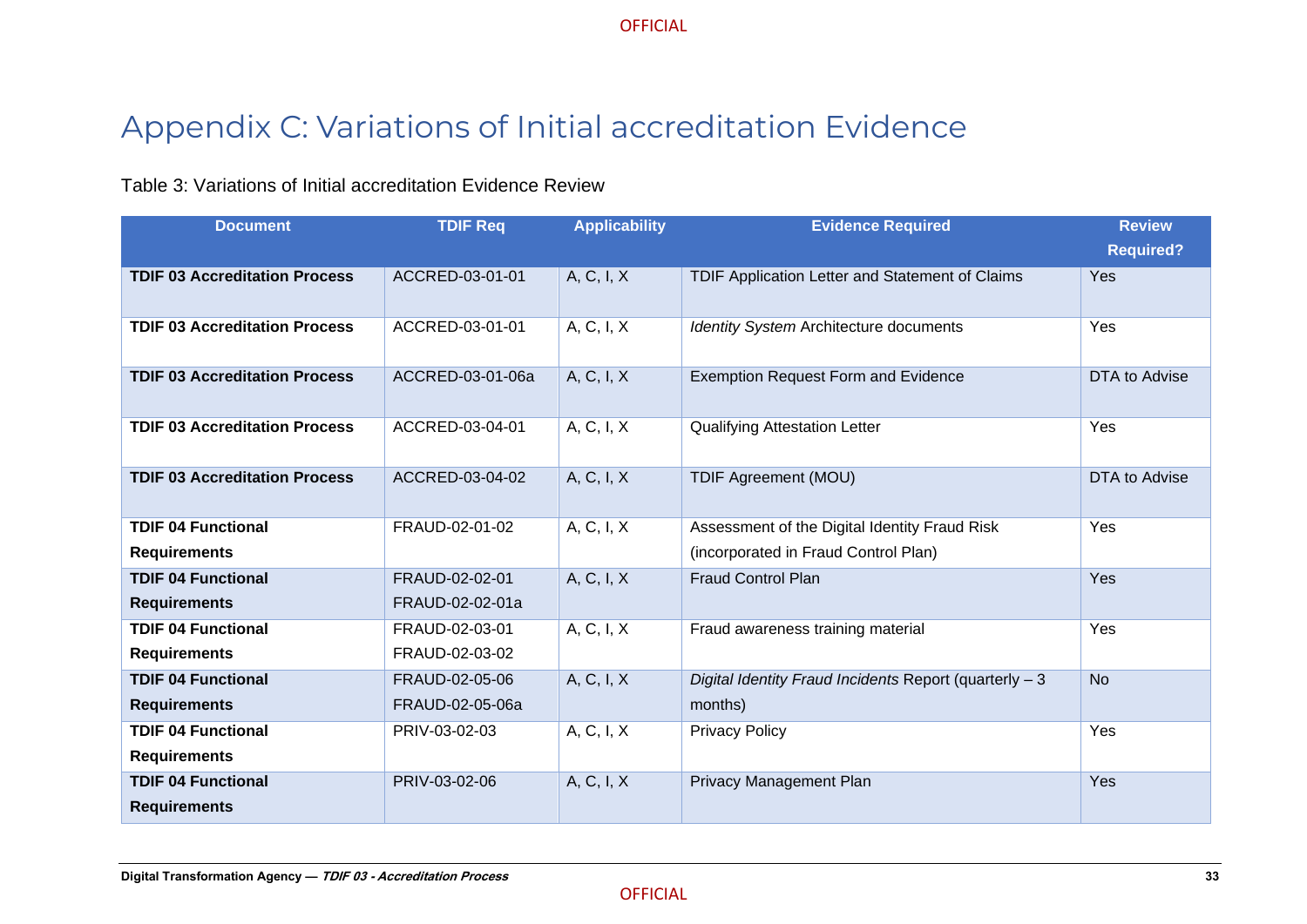| <b>TDIF 04 Functional</b> | PRIV-03-02-08  | A, C, I, X     | Privacy awareness training material                      | Yes           |
|---------------------------|----------------|----------------|----------------------------------------------------------|---------------|
| <b>Requirements</b>       |                |                |                                                          |               |
| <b>TDIF 04 Functional</b> | PRIV-03-03-01  | A, C, I, X     | Privacy Impact Assessment register                       | <b>No</b>     |
| <b>Requirements</b>       |                |                |                                                          |               |
| <b>TDIF 04 Functional</b> | PRIV-03-04-02; | A, C, I, X     | Data Breach Response Plan                                | <b>No</b>     |
| <b>Requirements</b>       |                |                |                                                          |               |
| <b>TDIF 04 Functional</b> | PRIV-03-06-05  | $\overline{X}$ | Annual Transparency Report                               | <b>No</b>     |
| <b>Requirements</b>       | PRIV-03-06-05a |                |                                                          |               |
| <b>TDIF 04 Functional</b> | PRIV-03-10-02a | A, C, I, X     | (if applicable) cross-border disclosure agreements       | Yes           |
| <b>Requirements</b>       |                |                |                                                          |               |
| <b>TDIF 04 Functional</b> | PROT-04-01-01  | A, C, I, X     | Assessment of the Cyber Security Risks (incorporated     | Yes           |
| <b>Requirements</b>       |                |                | in System Security Plan)                                 |               |
| <b>TDIF 04 Functional</b> | PROT-04-01-05a | A, C, I, X     | Security awareness training material                     | Yes           |
| <b>Requirements</b>       | PROT-04-01-08  |                |                                                          |               |
| <b>TDIF 04 Functional</b> | PROT-04-01-11  | A, C, I, X     | <b>System Security Plan</b>                              | Yes           |
| <b>Requirements</b>       | PROT-04-01-11a |                |                                                          |               |
| <b>TDIF 04 Functional</b> | PROT-04-01-15a | A, C, I, X     | Security maturity monitoring                             | Yes           |
| <b>Requirements</b>       |                |                |                                                          |               |
| <b>TDIF 04 Functional</b> | PROT-04-02-09  | A, C, I, X     | Procedures setting out criteria for Cyber Security       | <b>No</b>     |
| <b>Requirements</b>       |                |                | Incident investigation processes                         |               |
| <b>TDIF 04 Functional</b> | PROT-04-02-14  | A, C, I, X     | Cyber Security Incident reporting (quarterly - 3 months) | <b>No</b>     |
| <b>Requirements</b>       | PROT-04-02-14a |                |                                                          |               |
| <b>TDIF 04 Functional</b> | PROT-04-02-24  | A, C, I, X     | Disaster Recovery and Business Continuity Plan           | Yes           |
| <b>Requirements</b>       |                |                | (DRBCP)                                                  |               |
| <b>TDIF 04 Functional</b> | PROT-04-02-27  | A, C, I, X     | Cryptographic Key Management Plan (CKMP)                 | Yes           |
| <b>Requirements</b>       |                |                |                                                          |               |
| <b>TDIF 04 Functional</b> | UX-05-01-05    | A, C, I, X     | Individual end-to-end journey map of the Applicant's     | DTA to Advise |
| <b>Requirements</b>       |                |                | <b>Identity System</b>                                   |               |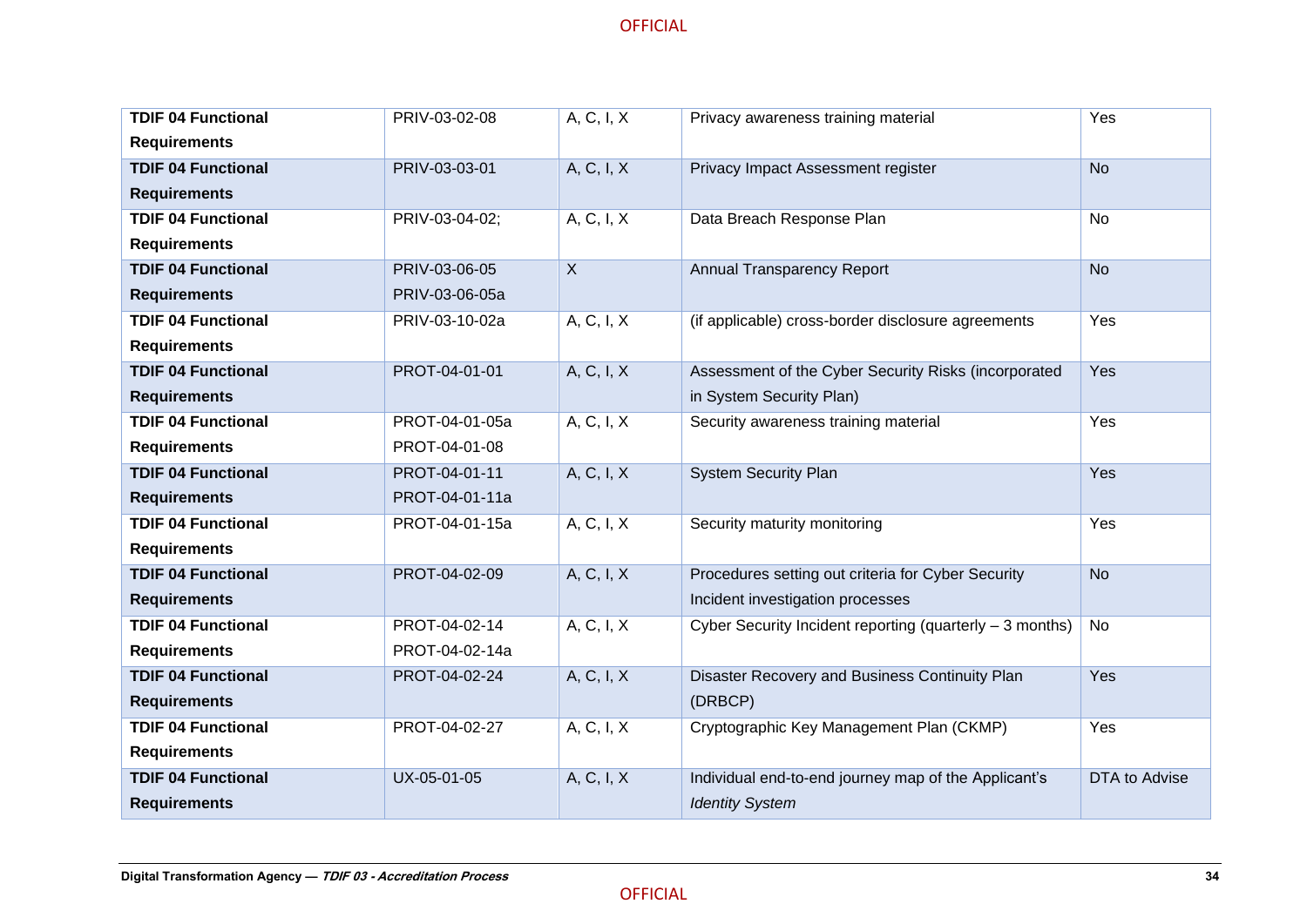| <b>TDIF 04 Functional</b>        | UX-05-04-02         | A, C, I, X   | Usability Test Plan and Usability testing           | Yes           |
|----------------------------------|---------------------|--------------|-----------------------------------------------------|---------------|
| <b>Requirements</b>              | UX-05-04-06b        |              |                                                     |               |
| <b>TDIF 04 Functional</b>        | TEST-06-01-01       | A, C, I, X   | <b>Technical Testing evidence</b>                   | Yes           |
| <b>Requirements</b>              | TEST-06-01-02 TEST- |              | <b>Requirements Traceability Matrix</b>             |               |
|                                  | 06-01-03            |              | <b>Technical Test Report</b>                        |               |
| <b>TDIF 04 Functional</b>        | ASSESS-07-01-01     | A, C, I, X   | Assessors must conduct                              | Yes           |
| <b>Requirements</b>              |                     |              | a) a Privacy Impact Assessment in accordance with   |               |
|                                  |                     |              | ASSESS-07-05-01                                     |               |
|                                  |                     |              | b) a Privacy Assessment in accordance with ASSESS-  |               |
|                                  |                     |              | 07-05-03                                            |               |
|                                  |                     |              | c) a Penetration Test in accordance with ASSESS-07- |               |
|                                  |                     |              | 06-02                                               |               |
|                                  |                     |              | d) a Security Assessment in accordance with ASSESS- |               |
|                                  |                     |              | 07-06-01; and                                       |               |
|                                  |                     |              | e) an Accessibility Assessment in accordance with   |               |
|                                  |                     |              | ASSESS-07-07-01.                                    |               |
| <b>TDIF 04 Functional</b>        | ASSESS-07-04-01     | A, C, I, X   | Functional Assessment Reports (for each functional  | Yes           |
| <b>Requirements</b>              | ASSESS-07-04-02     |              | assessment conducted under ASSESS-07-01-01 and      |               |
|                                  | ASSESS-07-04-03     |              | the relevant other requirement number)              |               |
|                                  |                     |              |                                                     |               |
| <b>TDIF 05 Role Requirements</b> | ROLE-02-01-01       | A, C, I, X   | User terms                                          | Yes           |
|                                  | ROLE-02-01-01a      |              |                                                     |               |
| <b>TDIF 05 Role Requirements</b> | IDP-03-08-03        |              | Biometric Binding Fraud Risks (can be incorporated  | DTA to advise |
|                                  |                     |              | into Fraud Control Plan and System Security Plan)   |               |
|                                  |                     |              |                                                     |               |
| <b>TDIF 05 Role Requirements</b> | IDP-03-08-07        | $\mathbf{I}$ | Biometric Testing Entity qualifications evidence    | DTA to advise |
| <b>TDIF 05 Role Requirements</b> | IDP-03-08-12-       |              | Presentation Attack Detection (PAD) test Report     | DTA to advise |
|                                  | IDP-03-08-12i       |              |                                                     |               |